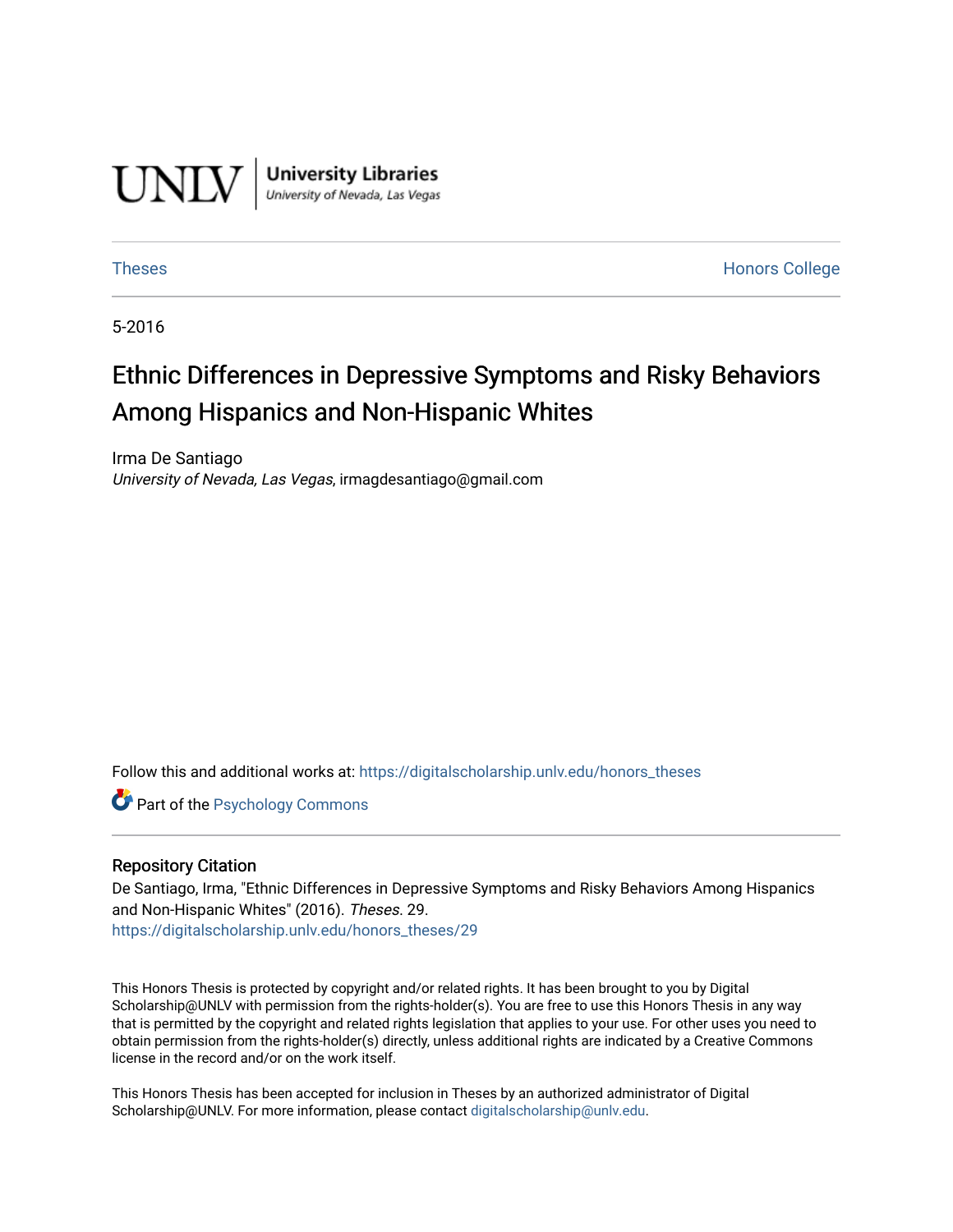## Running head: ETHNIC DIFFERENCES IN DEPRESSION AND RISKY BEHAVIORS

## ETHNIC DIFFERENCES IN DEPRESSIVE SYMPTOMS AND RISKY BEHAVIORS AMONG HISPANICS AND NON-HISPANIC WHITES

By

Irma De Santiago

Honors Thesis submitted in partial fulfillment for the designation of Department Honors Psychology Department Dr. Andrew J. Freeman, Ph.D. Dr. Lisa Menegatos, Ph.D. Dr. Rachael Robnett, Ph.D. University of Nevada, Las Vegas May, 2016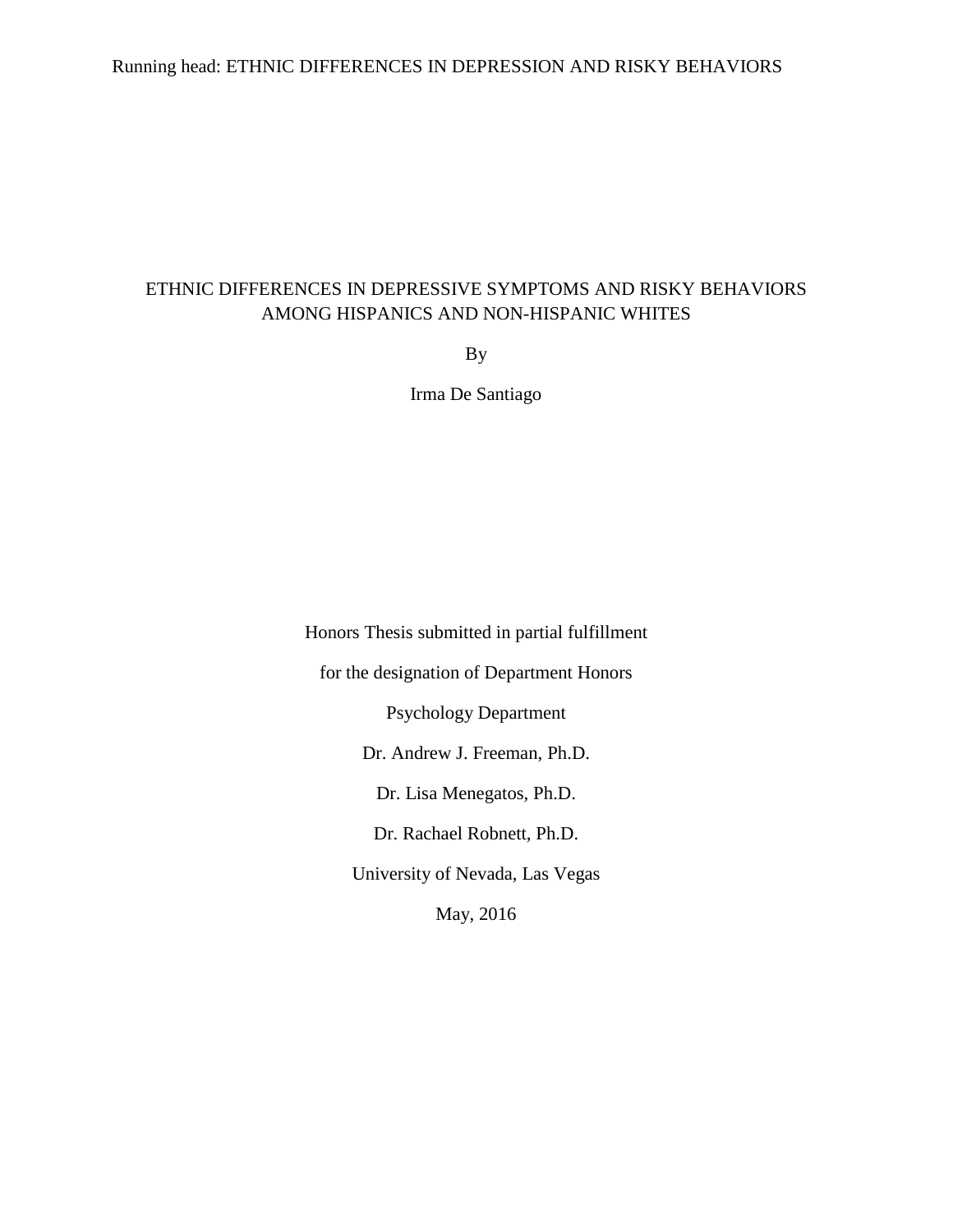Abstract

There is limited research on Hispanics in regards to experiencing depressive symptoms and the risk factors that accompany it. Understanding how these symptoms manifest in different ethnic groups can lead to the development of appropriate interventions to lower diagnoses. The purpose of this study was to examine ethnic differences in depressive symptoms, ethnic differences in risky behaviors, and to see if the association between depressive symptoms and risky behaviors differs by ethnicity. There were 401 young participants, ages 18 to 25; however, because of the goals of the study we only analyzed the data of 312 participants. Of the participants who reported their gender and ethnicity, 33% were male, 37% were Hispanic and 63% were non-Hispanic White. The General Behavior Inventory (GBI) measured depression. The Alcohol Use and Disorders Identification Test (AUDIT), the Deliberate Self-Harm Inventory (DSHI), and the YRBSS measured risky behaviors. There was no significant difference in depressive symptoms between Hispanics and non-Hispanic Whites; however, females experienced more depressive symptoms than males in both ethnic groups. Ethnic differences were observed for risky behaviors. Hispanics were more likely to be suicidal, but less likely to misuse alcohol than non-Hispanic Whites. Ethnicity was not associated with NSSI or risky sexual behavior. Depressive symptoms were associated with alcohol misuse, suicidality, and NSSI, but not with risky sexual behaviors. Our findings suggest that that the relationship between depressive symptoms and risky behaviors is moderated by ethnicity.

*Keywords*: depression, risky behavior, youth, ethnic differences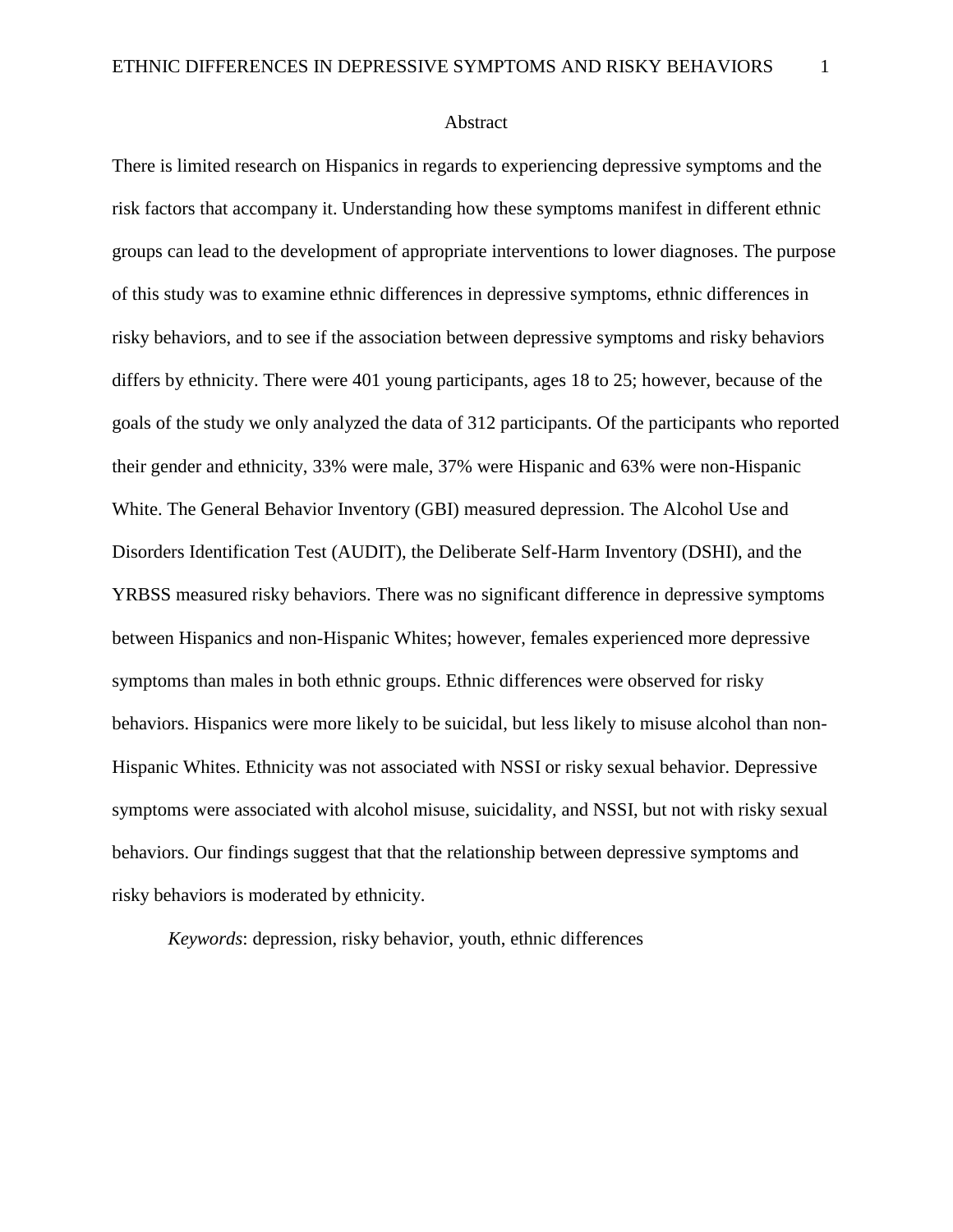# ETHNIC DIFFERENCES IN DEPRESSIVE SYMPTOMS AND RISKY BEHAVIORS AMONG HISPANICS AND NON-HISPANIC WHITES

Hispanics are the fastest growing ethnic minority group in the United States. Currently, there are approximately 4 million Hispanics in the United States, and as a group they are expected to grow to 17.5 million by 2050 (Guzman, Woods-Giscombe, & Beeber, 2015). By 2060 Hispanics will make up one-third of the U.S. population. The Hispanic population is increasing at a rapid rate; however, the research on mood symptoms among Hispanics is still very limited (Aguinis & Joo, 2014).

Minority groups such as Hispanics experience higher stress levels than non-Hispanic Whites (Pole, Gone, & Kulkarni, 2008). *Hispanic stress* refers to stress in Hispanics, and it involves economic, marital, immigration, and family stressors. Hispanics may experience higher levels of stress because they are less likely to receive treatment for mental health illnesses due to financial concerns, language barriers, and not having culturally similar providers (National Center for Biomedical Information, 2001). High stress levels impact different aspects of life such as functioning and overall well-being (Vaughn-Coazum, Mair, & Weisz, 2015). Moreover, a positive relationship between stress and depressive symptoms has been observed; this is also true for Hispanics (Vermeesch et al., 2013). Increased life stress, both chronic and acute, is associated with the development of depressive symptoms and other psychiatric disorders (Bradley, 2003; Hatzenbuehler, Nolen-Hoeksema, & Erickson, 2008; Vermeesch et al., 2013).

With the Hispanic population growing rapidly, understanding mental health needs among Hispanics is necessary to develop culturally-sensitive interventions (National Center for Biomedical Information, 2001). But research on the Hispanic population is limited, which creates a challenge for mental health professionals to properly treat this population (Guzman et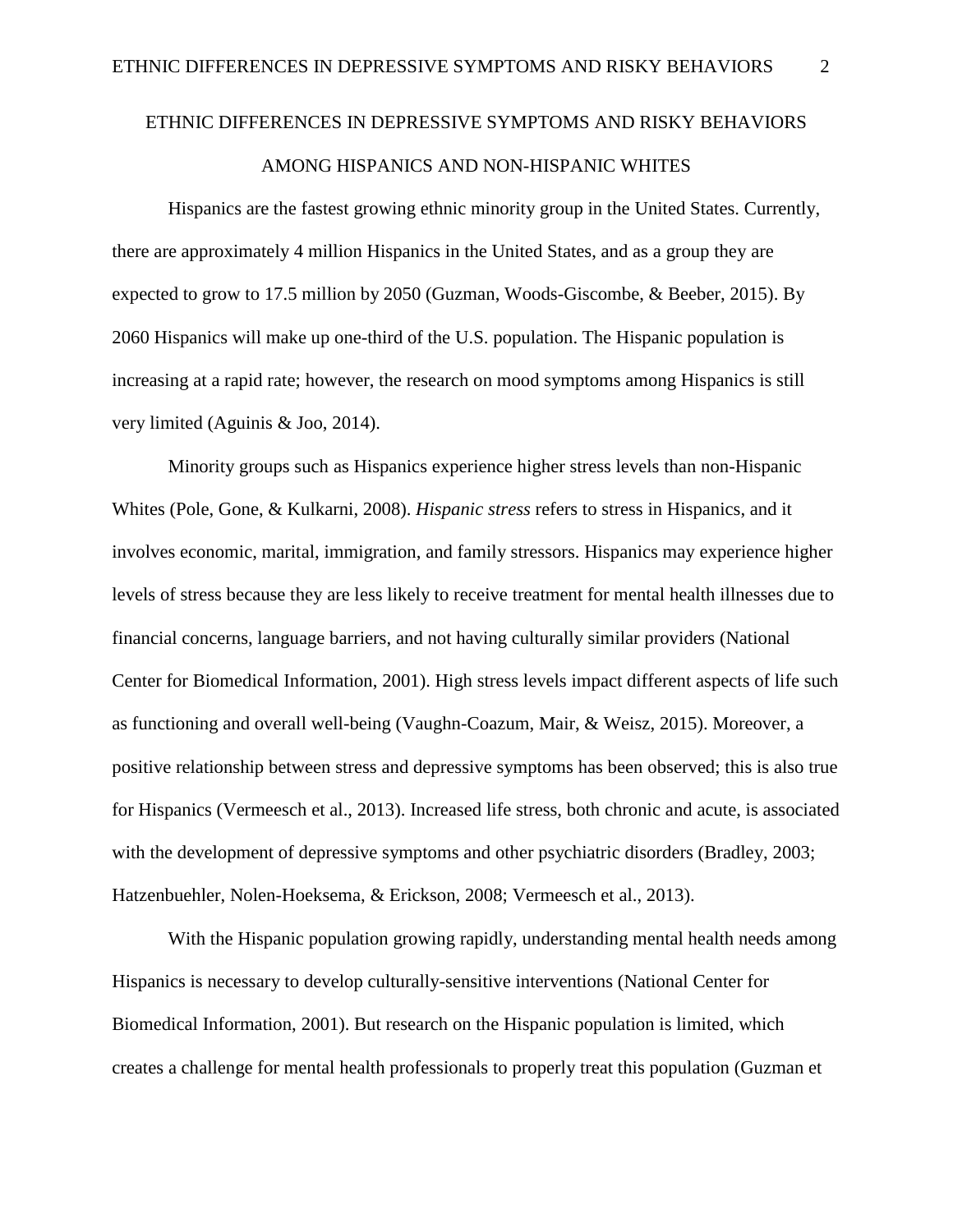al, 2015). Consequently, Hispanics are more likely to experience adverse mental health outcomes, such as depression (Guzman et al., 2015; National Center for Biomedical Information, 2001).

This study will specifically look at Hispanics and non-Hispanic White individuals. The purpose of the current study is to see if (a) there are ethnic differences in depressive symptoms, (b) if there are any ethnic differences in risky behaviors, and (c) if the association between depression and risky behaviors differs by ethnicity. We will test interaction effects in exploratory ways. If the relationship between risky behaviors and depressive symptoms is consistent between Hispanic and non-Hispanic populations, then depressive symptoms and the burden of depression are expected to be similar among Hispanics and non-Hispanic Whites. This provides encouraging evidence to test treatments for depression that are well-studied in the non-Hispanic populations to the Hispanic population.

#### **Literature Review**

Major depression is a mood disorder that is characterized by having five of the following symptoms nearly every day for a period of at least two weeks (except weight change and suicidal ideation): depressed mood for most of the day, loss of interest in all activities, weight change of at least 5% and/or change in appetite, insomnia, experiencing psychomotor agitation, feeling fatigued, guilty or worthless (American Psychiatric Association, 2013). Young adults who are experiencing depressive symptoms may also have a difficult time concentrating and making decisions (American Psychiatric Association, 2013). Moreover, a hypomanic and manic episode needs to be absent, and the symptoms experienced cannot be better explained by other medical conditions (American Psychiatric Association, 2013).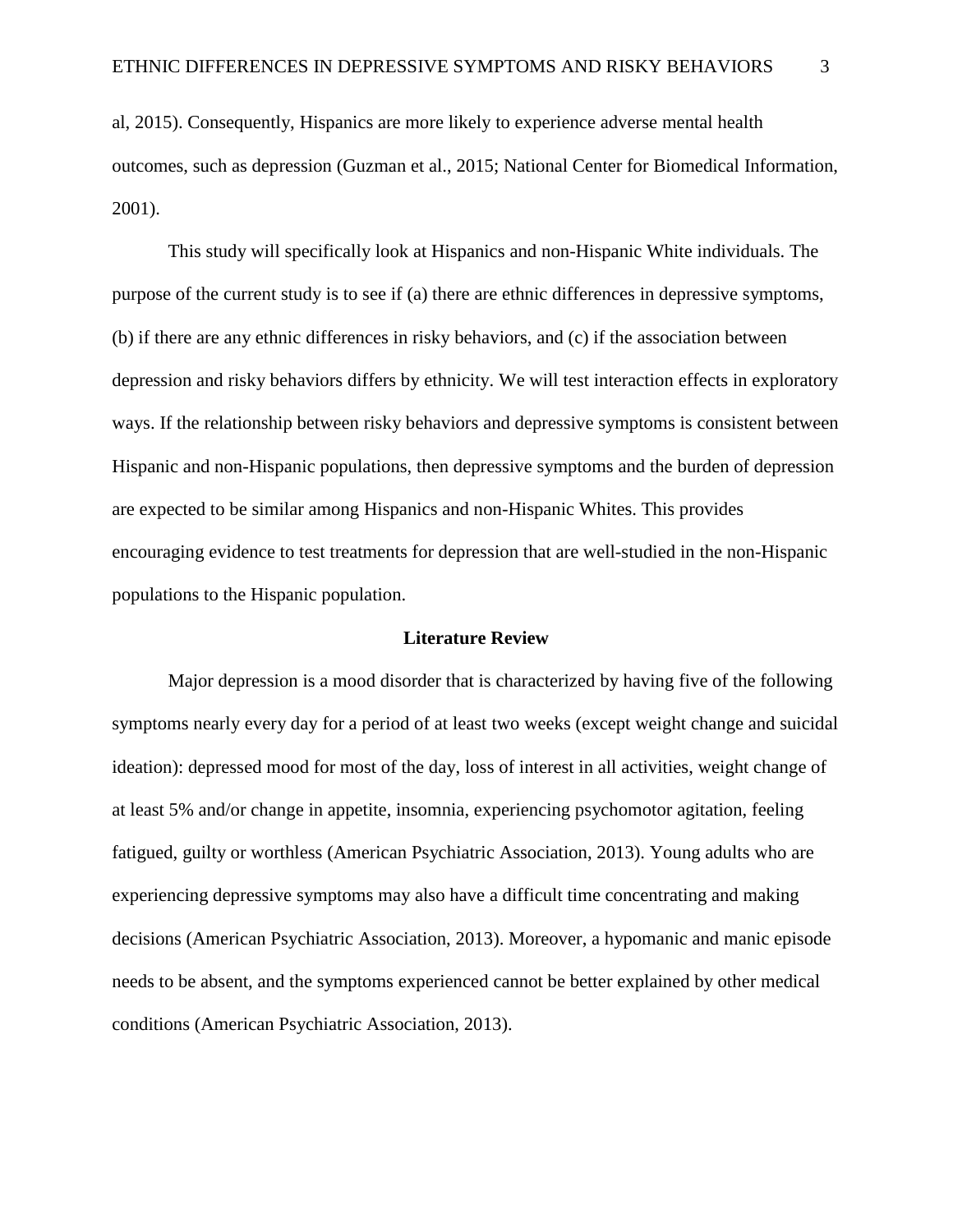Depression is a common mental health disorder in the general population (Cuijpers, Muñoz, Clarke, & Lewinsohn, 2009). It is also among the most burdensome health concerns because it is the leading cause of disability and is associated with high mortality rates (Cuijpers et al., 2009; Dunlop et al., 2003). Depressive symptoms impair daily functioning and consequently decrease quality of life for both the individuals experiencing depressive symptoms and for their family as well (Cuijpers et al., 2009; Dunlop et al., 2003). Despite the high burden and impairment associated with depression, it is treatable (Vaughn-Coazum et al., 2015). However, to adequately treat depression among diverse individuals further research needs to be done on how depression affects people of different ethnicities.

## **Ethnic Differences in Depression**

Before proceeding to the association between depression and ethnic differences it is important to explain specific terminology. *Ethnicity* is a term associated with culture. An ethnic group shares a specific language, religion, and some traditions. *Hispanic* is an ethnic term used to identify a person who lives within the United States and who is Spanish-speaking, especially one descending from Latin America where romance languages are spoken (i.e. Spanish, French, and Portuguese). *Non-Hispanic White* is a term used to identify a person who is living within the United States whose ancestors originate from Europe.

There is limited research on Hispanics in regards to the prevalence of affective disorders (Jones, Gray, & Parson, 1983; Myers et al., 2002). Existing research provides conflicting findings on the rates of depression between Hispanics and non-Hispanic Whites (Dunlop et al., 2003; Vermeesch et al., 2013). Depressive symptoms are relatively universal among all ethnic groups (Myers et al., 2002), but are more common among females than males (Nolen-Hoeksema, 2001; Parker, Gordon, & Brotchie, 2010). Dunlop and colleagues (2003) also looked at ethnic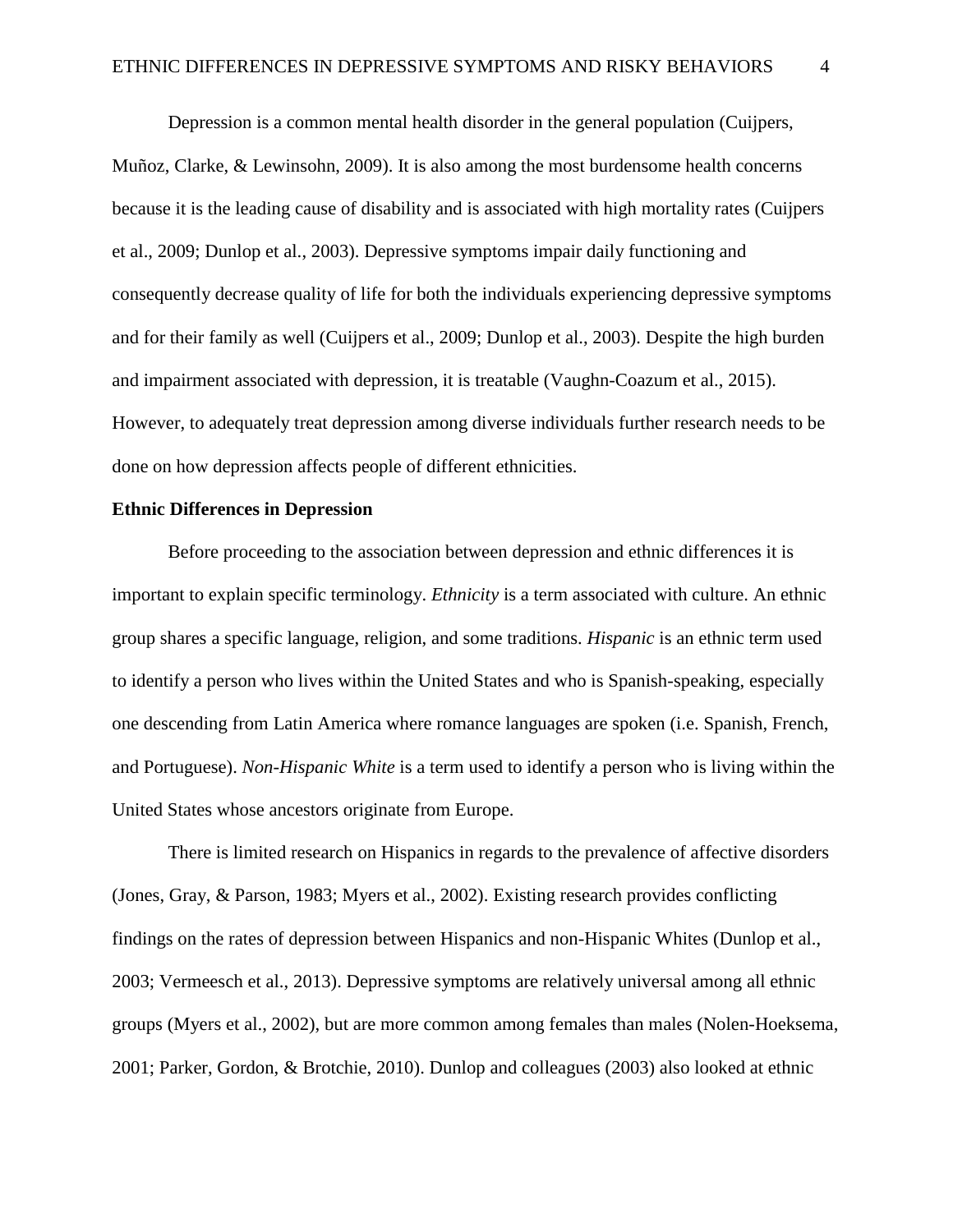differences in rates of depression and found that with Hispanics and non-Hispanic Whites the severity of depressive symptoms does not differ by ethnicity. However, there is research saying that the severity of depressive symptoms does differ by ethnicity and that depressive symptoms are more severe in Hispanics than non-Hispanic Whites (Stein et al., 2010; Waldman et al., 2009). It is important to note that most research and current information is on non-Hispanic White samples, and not Hispanics, which may explain some of the inconsistencies in rates of depression in Hispanics (Stein et al., 2010). It is important to continue to study depression among the Hispanic population in order to improve the effectiveness of treatments for depressed individuals of different ethnicities (Myers et al., 2002).

Ethnicity may impact depressive symptoms because of cultural differences among different ethnic groups. For instance, in the Hispanic culture family ties are emphasized, and most Hispanics have extended family structures which provide great social support for family members (Croyle, 2007). These strong family networks might protect against the development of depressive symptoms (Zhang & Snowden, 1999). If this is the case then Hispanic individuals are expected to experience fewer depressive symptoms compared to their non-Hispanic White counterparts.

Minority groups receive less treatment for depressive symptoms, which may explain why some researchers have found higher rates of depressive symptoms in Hispanics compared to non-Hispanic Whites (Cummings & Druss, 2011). Additionally, having a lower socioeconomic status, which is where most Hispanics fall under, is associated with having a major depressive illness (Jones et al., 1983; Whaley & Noel, 2012). The language spoken by individuals and their socioeconomic status determines how depressive symptoms are reported because this influences their assessment and diagnosis (Whaley & Noel, 2012). Hispanics are more likely to express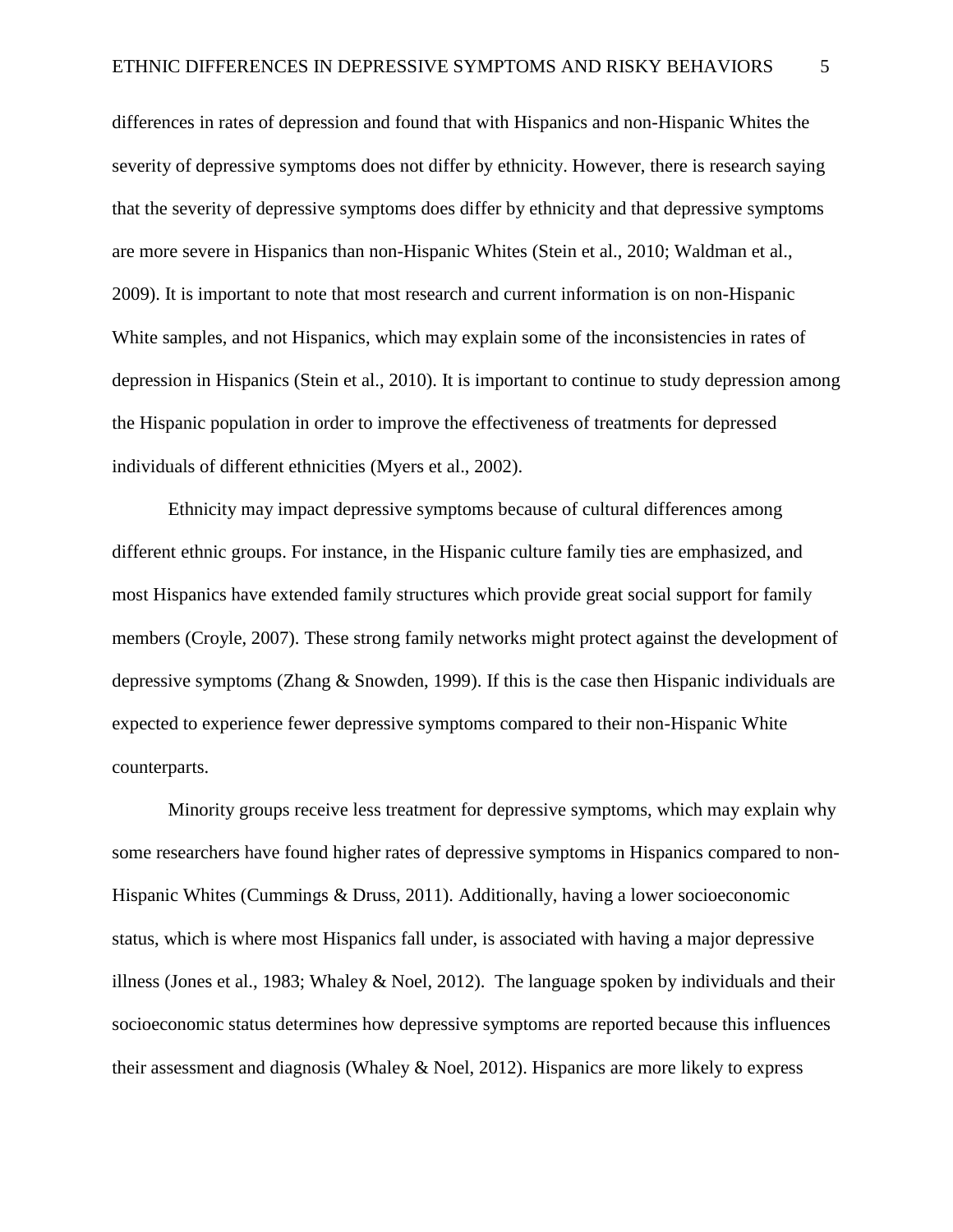depressive symptoms as somatic complaints than non-Hispanic Whites (Whaley & Noel, 2012). These somatic symptoms include heart palpitations, fainting and dizziness, numbness, paralysis, trembling, and having difficulty breathing (Whaley & Noel, 2012). Therefore, it might not be that Hispanics experience greater depressive symptoms, it may just be that Hispanics experience greater somatic symptoms than non-Hispanics Whites.

The label that different ethnic groups place on mental illness greatly influences how members of these ethnic groups perceive and express an illness. In some cases it influences whether or not mental health services are pursued (Cummings & Druss, 2011; Whaley & Noel, 2012; Zhang & Snowden, 1999). For example, if people perceive mental illness negatively they are less likely to seek professional assistance. This may account for differences in depression rates among different ethnicities because it is unknown if people are not suffering from a mental illness or if they are just avoiding treatment because of their negative views on mental health services (Whaley & Noel, 2012).

These opposing findings on the prevalence of depressive symptoms among Hispanics and non-Hispanic Whites serve as evidence that this topic needs to be investigated further. Conducting more research on the Hispanic population will help us understand how depression manifests by ethnicity.

#### **Ethnic Differences in Risky Behaviors**

Risky behaviors are behaviors that have negative health consequences that may result in death and/or injury (Fitzpatrick, Choudary, Kearney, & Piko, 2013). An association has been observed between ethnicity and risky behaviors such as alcohol misuse, non-suicidal self-injury, suicidality, and risky sexual behavior where ethnicity predicts the risky behaviors ethnically diverse people engage in (Fitzpatrick et al., 2013).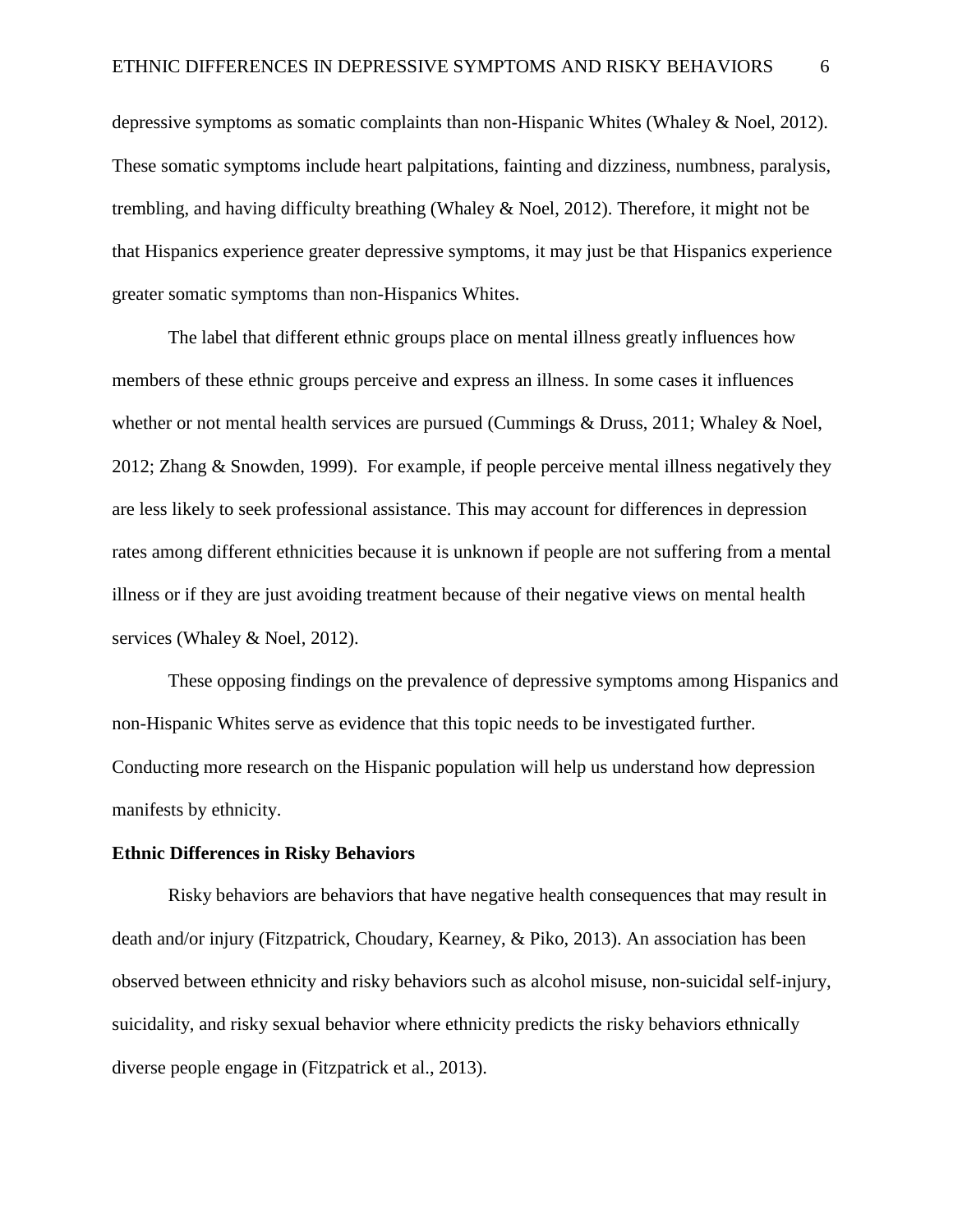Hispanics are more likely than non-Hispanic Whites to engage in behaviors that damage health (Fitzpatrick et al., 2013). This may be because Hispanic parents monitor their children less than their non-Hispanics White counterparts (Chun, Fairlie, Hernandez, Spirito, & Eaton, 2010).). Parent monitoring is a protective factor against risky behaviors such as consuming alcohol (Chun et al., 2010). There is research that has found no overall difference in alcohol consumption among Hispanics and non-Hispanic Whites (Chun et al., 2010). But there is also research saying that Hispanics consume alcohol at higher rates than non-Hispanic Whites (Clark, 2014; Fitzpatrick et al., 2013). An association has been established between depression and alcohol misuse; however, how these two constructs are related by ethnicity requires further investigation as the prevalence of alcohol consumption in Hispanics and non-Hispanic Whites is inconsistent.

Non-suicidal self-injury (NSSI) is the intentional destruction of the body as a form of regulating negative emotions such as depression (Claes et al., 2015). It involves carving letters on the skin, cutting different areas of the body, and burning or hitting oneself (Croyle, 2007; Knorr, Jenkins, & Conner, 2013). Typically, this behavior is performed without the intention of committing suicide, but practicing it may sometimes result in death, depending on the NSSI behavior (Croyle, 2007; Scott, Pilkonis, Hipwell, Keenan, & Stepp, 2015). NSSI has been studied in both the Hispanics and non-Hispanic Whites; overall there is no difference in rates of NSSI between these two ethnicities (Croyle, 2007). The types of self-harming behaviors practiced are also similar. The top three most common NSSI behaviors for Hispanics are carving symbols on the skin, burning, and cutting (Knorr, Jenkins, & Conner, 2013). Among Hispanics, cultural modification and increased levels of acculturation to the U.S. culture is associated with increases in NSSI (Croyle, 2007).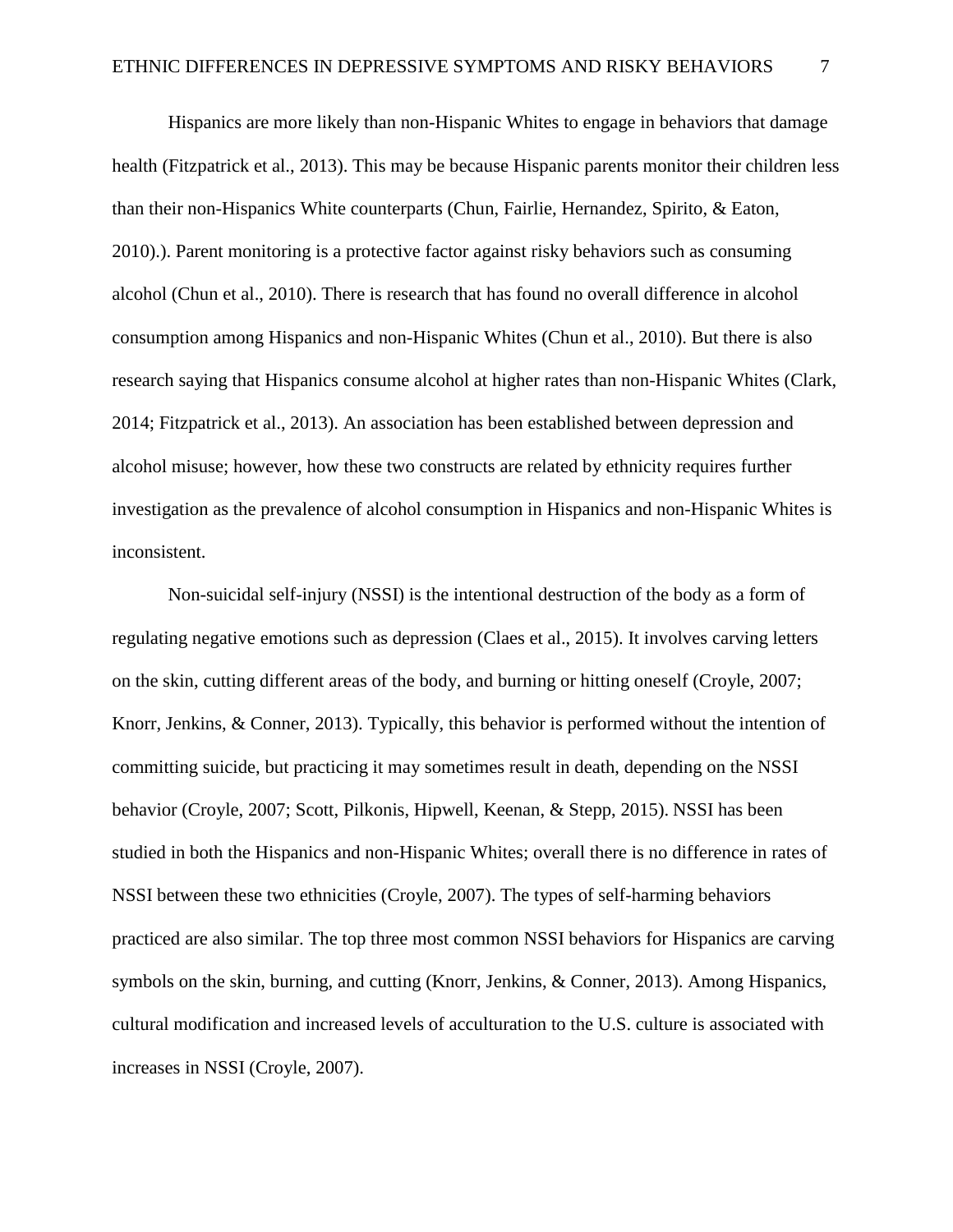Suicidality is a term that integrates both suicide ideation and suicide behavior (Croyle, 2007). Most research on suicidality has been conducted on non-Hispanic Whites, but an increasing number of Hispanic individuals are being studied (Frank & Lester, 2001). Existing research shows that suicidality differs among different ethnic groups; overall Hispanics have lower rates of suicidality than non-Hispanic Whites (Hovey & King, 1997; Oquendo et al., 2001). As acculturation to the American culture increases among Hispanics so does suicidality. This association is stronger for females than males and starts being apparent in early adolescence (Lorenzo-Blanco, Unger, Baezconde-Garbanati, Ritt-Olson, & Soto, 2012). Less acculturation is a protective factor for Hispanics living in the United States because if they maintain their roots and take advantage of the support provided by their strong family networks they will be less likely to be suicidal (Croyle, 2007; Coatsworth, Pantin, & Szapocznik, 2002; Rasmussen, Negy, Carlson, & Burns, 1997).

Risky sexual behaviors consists of engaging in sexual activity with various partners, being sexually active at an early age, and not using adequate methods to protect oneself. Taking part in risky sexual activity is associated with high rates of sexually transmitted infections (STIs), sexually transmitted diseases (STDs), and unplanned pregnancies (Carlson, McNulty, Bellair, & Watts, 2014). Individuals are more likely to engage in risky sexual behaviors if they live in poverty, have a mental illness, or if they have experienced sexual abuse (Carlson et al., 2014; Edwards, Fehring, Jarrett, & Haglund 2008). This is especially true for females. Existing research suggests that Hispanics are more likely than non-Hispanic Whites to become sexually active as adolescents and to have multiple sexual partners (Carlson et al., 2009; Fitzpatrick et al., 2013). Hispanics are less likely to use contraceptives when sexually active (Trejos-Castillo  $\&$ Vazsonyi, 2009). The more Hispanics become acculturated, the more they will engage in risky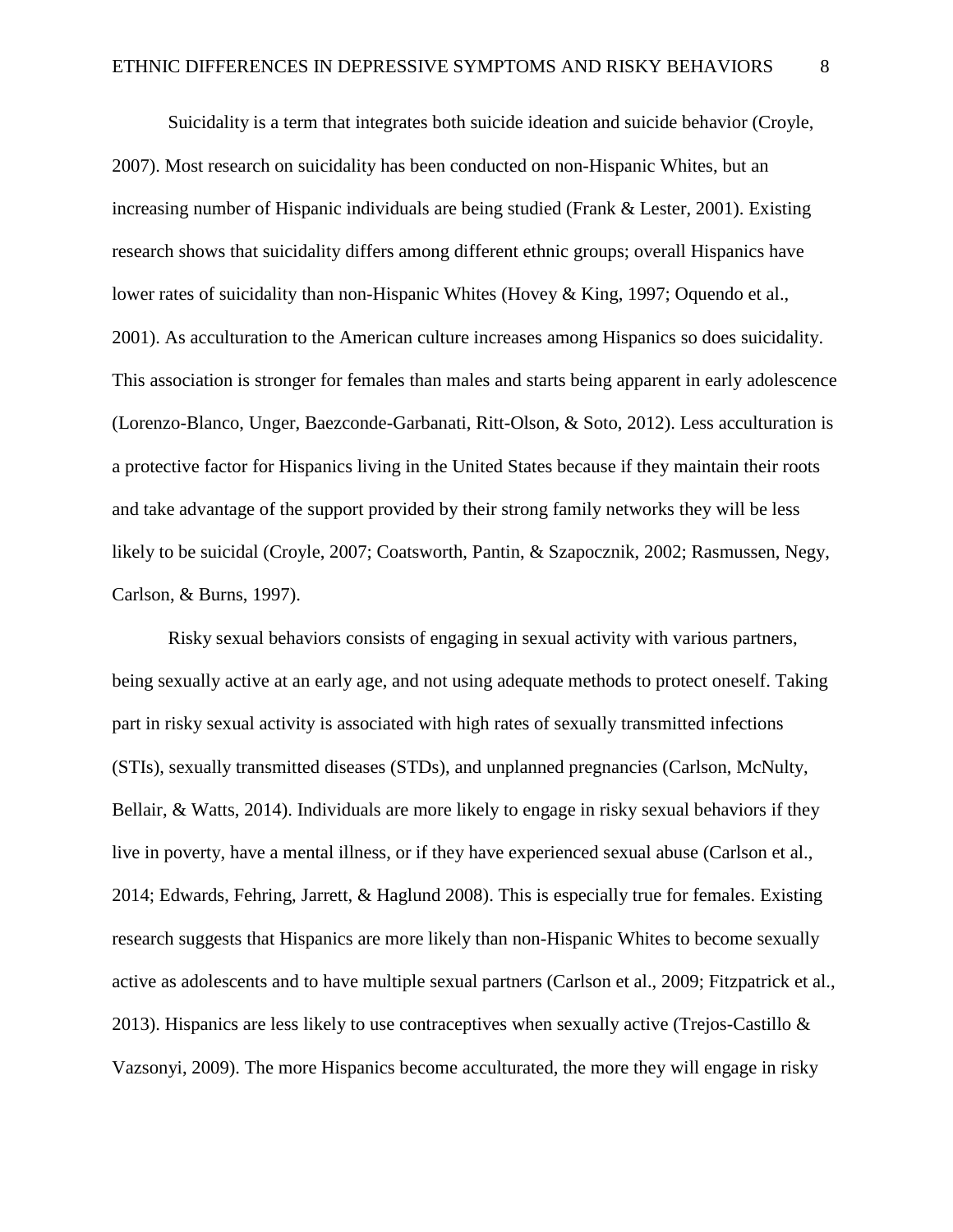sexual behavior. High stress levels in Hispanics are also believed to account for high levels of risky sexual behaviors; engaging in sexual behavior reduces stress and increase social standing and self-esteem (Hatzenbueler et al., 2008; Moreno & Baer, 2012). Therefore, higher stress levels in Hispanic individuals may be positively correlated with risky sexual behavior.

## **Depression and Risky Behaviors**

Depression is associated with risky behaviors. The more depressed a person is, the more likely they are to engage in risky activity (O'Donnell et al., 2004). The risky behaviors that depressed individuals may engage in are alcohol misuse, suicide related behaviors, non-suicidal self-injury, and risky sexual behavior (Fitzpatrick et al., 2013). The association between depression and each of the aforementioned risky behaviors will be discussed.

Existing research establishes a relationship between depression and substance use (Chinet et al., 2006). However, there is little research on how these two concepts are related to one another. Some research studies found that alcohol misuse is positively correlated with depressive symptoms, but this association needs to be studied more to see if depression and alcohol consumption differs among Hispanics and non-Hispanic Whites (Chinet et al., 2006; Cummings & Druss, 2011).

Depression is a risky factor for non-suicidal self-injury (Martin et al., 2015). The more depressed a person is, the more likely they are to engage in NSSI. Rates of self-harm do not differ between Hispanic and non-Hispanic White individuals (Croyle, 2007). However, the association between depression and NSSI needs to be studied more to see if depression and NSSI differ among Hispanics and non-Hispanic Whites (Croyle, 2007; Martin et al., 2015).

Depression is a risk factor for suicidality (O'Donnell et al., 2004). Hispanics are likely at higher risks for engaging in negative health behaviors such as suicidality if they also experience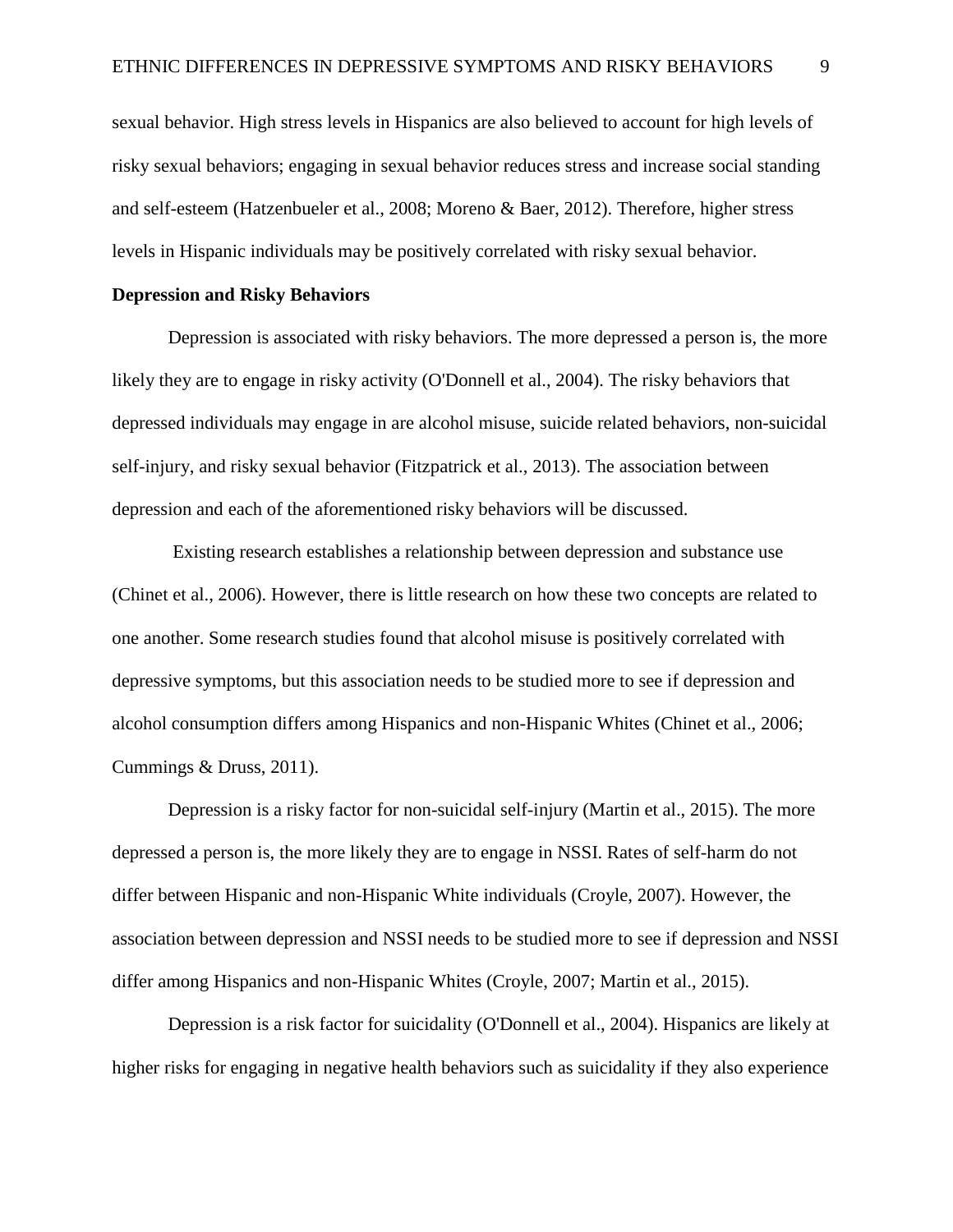depressive symptoms, stress, or if they have negative peer groups (Plant & Ericsson, 2004). Hispanics have lower rates of suicidality if they maintain their roots (Croyle, 2007). In other words, having a strong support system is a buffer against stress and ultimately depressive symptoms (Plant & Ericsson, 2004). This topic needs to be researched more in order to have a greater understanding of how suicidality and depression are associated with each other, and if this association differs by ethnicity.

Depression increases the risk for engaging in risky sexual behaviors (O'Donnell et al., 2004; Vermeesch et al., 2013). Hispanics are more likely to experience depressive symptoms and thus may be at higher risks of engaging in risky sexual behavior. There is no agreement as to why depressed people are motivated to engage in risky sexual activity (Moreno & Baer, 2012). More research should be conducted to see if depressive symptoms and risky behaviors are associated with one another, and to see if the association between these two constructs differs by ethnicity.

#### **Summary of Literature Review**

There is an increased interest in how ethnicity is associated with psychiatric disorders such as depression. However, there is limited research that has investigated the association between ethnicity, depression, and risk behaviors. The U.S. population is becoming more diverse and understanding how depressive symptoms and risky behaviors associate with ethnicity will help develop effective interventions that reduce mental illnesses among Hispanics and other ethnic minorities.

This study will clarify (a) if there are ethnic differences in depressive symptoms, (b) if there are any ethnic differences in risky behaviors, and (c) if the association between depressive symptoms and risky behaviors differs by ethnicity. Gender differences will likely be observed.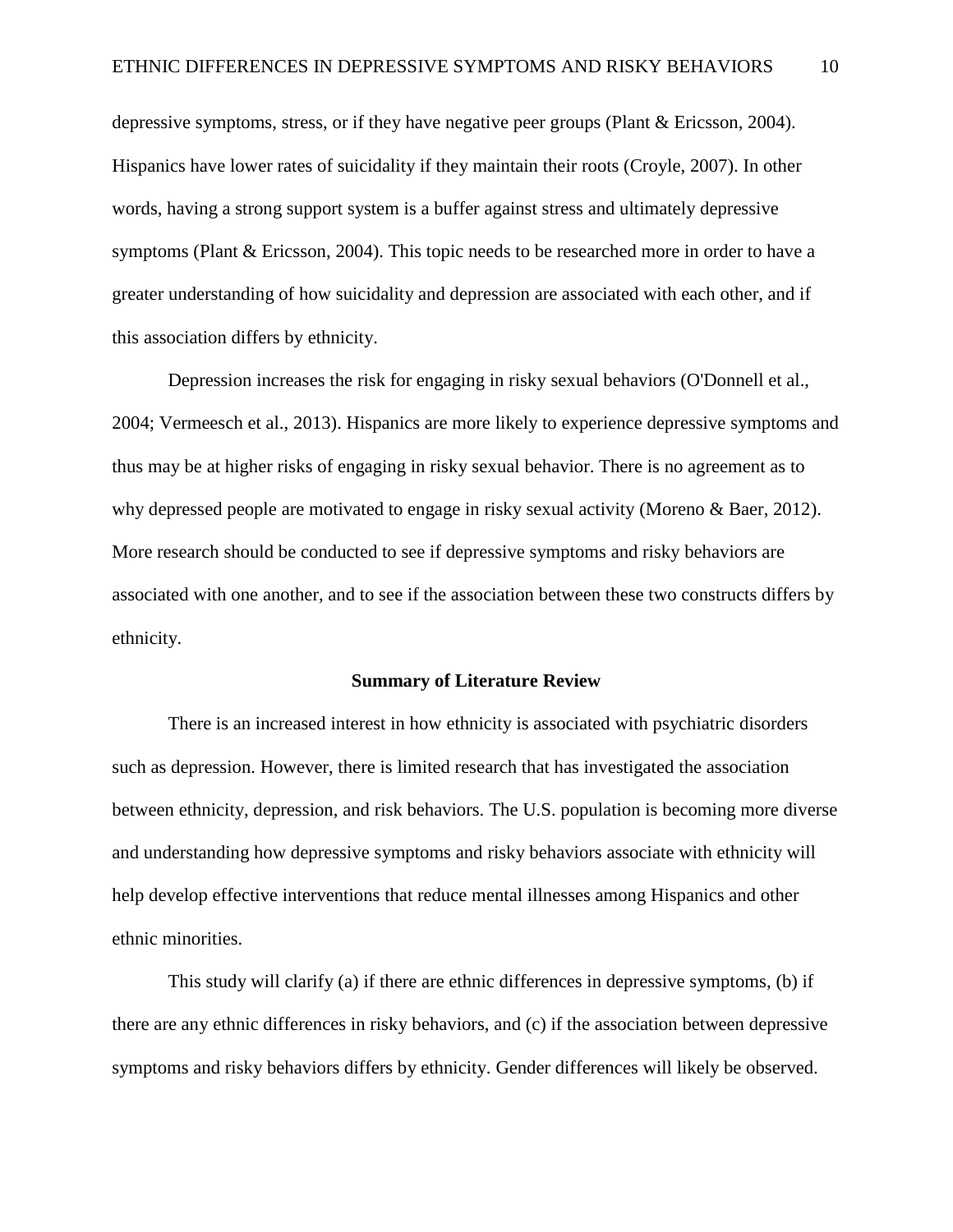Ethnicity and risky behaviors may affect depressive symptoms experienced by individuals. Recognizing the relationship between ethnicity, risky behaviors, and depressive symptoms will lead to better decision-making about what preventative interventions might be most appropriate for Hispanics relative to non-Hispanic Whites.

### **Expected Results**

## **Hypotheses 1**

Hispanic individuals have strong family networks which may act as a buffer against experiencing depressive symptoms. Nevertheless, research shows that Hispanics experience higher stress levels than non-Hispanic White individuals and are less likely to receive treatment for mental health illnesses (National Center for Biomedical Information, 2001; Pole et al., 2008). Thus, while controlling for gender, it is predicted that there will be ethnic differences in depressive symptoms between Hispanic and non-Hispanic White participants. The following hypotheses are proposed. H1a hypothesizes that Hispanic participants will experience more depressive symptoms than non-Hispanic White participants. H1b hypothesizes that females will experience more depressive symptoms than males regardless of ethnicity.

### **Hypothesis 2**

Research indicates that young Hispanics are more likely to engage in risky behaviors that can damage their health (Fitzpatrick et al., 2013). The following hypotheses are proposed. We hypothesize ethnic differences in risky behaviors. H2a hypothesizes that Hispanics will consume more alcohol than non-Hispanic White participants. H2b hypothesizes that Hispanics and non-Hispanic Whites will have similar levels of non-suicidal self-injuries (NSSI). H2c hypothesizes that Hispanics will be less suicidal than non-Hispanic White participants. H2d hypothesizes that Hispanics engage in higher rates of risky sexual behavior than non-Hispanic White participants.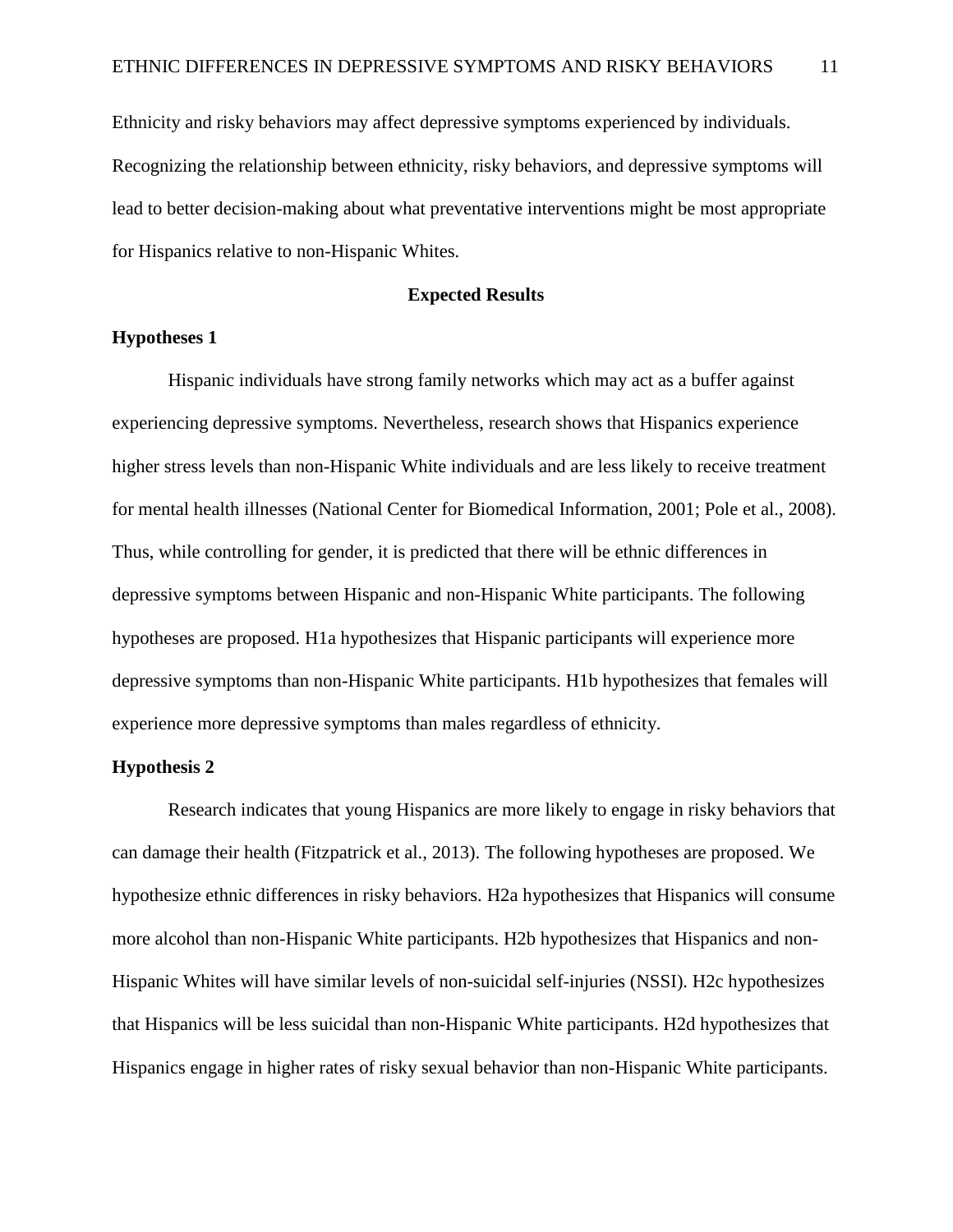## **Hypothesis 3**

The literature indicates that depressive symptoms are associated with risky behaviors such as, substance misuse, suicidality, NSSI, and risky sexual behaviors. We predict an association between depressive symptoms and risky behaviors. The following hypotheses are proposed. H3a hypothesizes that an increase in depressive symptoms will be positively associated with alcohol consumption for both Hispanic and non-Hispanic White participants. H3b hypothesizes that an increase in depressive symptoms will be positively associated with NSSI for both Hispanic and non-Hispanic White participants. H3c hypothesizes that an increase in depressive symptoms will be positively associated with suicidality for both Hispanic and non-Hispanic White participants.H3d hypothesizes that an increase in depressive symptoms will be positively associated with risky sexual behaviors for both Hispanic and non-Hispanic Whites.

#### **Method**

#### **Participants**

Using a cross-sectional observational study, 401 young adults were recruited from the participant pool at the University of Nevada, Las Vegas. Participants other than non-Hispanic Whites and Hispanics were excluded due to the goals of the study. As a result, we only analyzed the data of 312 participants, 18 and 25 years of age  $(M = 20.17, SD = 4.24)$ . Of all participants, 195 (48.6%) were Non-Hispanic White and 117 (29.2%) were Hispanic. Seventy-four (18.45%) participants reported more being more than one race. One-hundred thirty four (43%) participants were male. Fifty-two (12%) participants reported speaking Spanish at home, 345 (80%) reported speaking English at home, and 33 (8%) reported speaking another language other than English or Spanish at home. Exclusion criteria included the inability to speak English and not being at least eighteen years of age. Table 1 displays the demographic characteristics of the sample.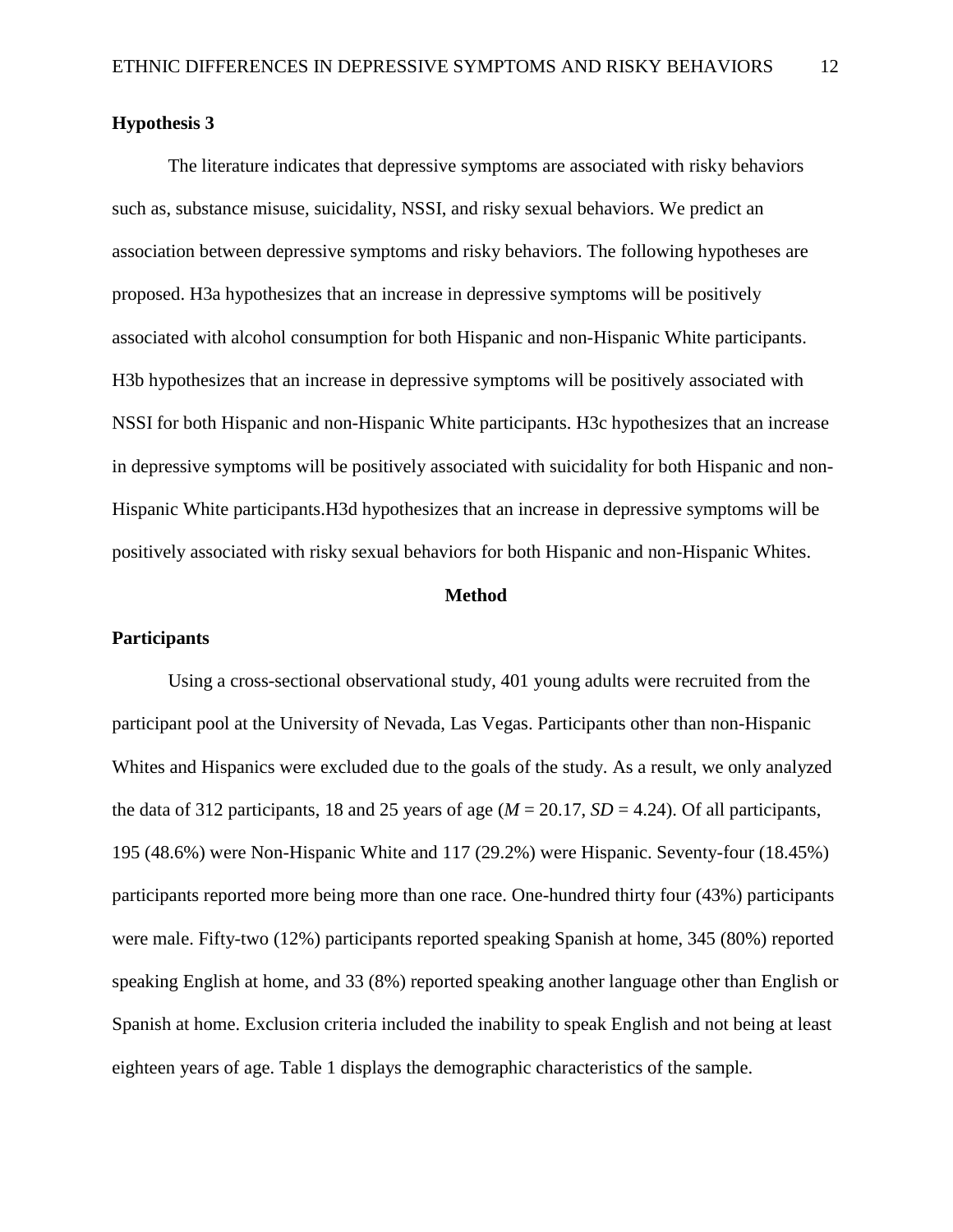## **Measures**

## **Depression**

The General Behavior Inventory (GBI) is a self-reported questionnaire that consists of 73 items that measure mood disorders in individuals. Items are rated on a 4 point rating scale (0 – *Never to* 3 - *Always*). The GBI gives two scales: Depression and Hypomanic/Biphasic. The depression scale score is determined by the sum of 46 item for the Depression scale, Cronbach's alpha = .96, and 28 items for the Hypomanic/Biphasic scale, Cronbach's alpha = .89. Higher scores indicate higher severity of depressive symptoms.

## **Alcohol Use**

The Alcohol Use and Disorders Identification Test (AUDIT) is a screening test consisting of 10 questions that determine if participants have a problem with alcohol. This test specifically looks at the drinking behavior to identify alcohol dependence. The questions are rated on a scale from 0 to 4, 0 being never, 1 being monthly or less, 2 being 2 to 4 times a month, 3 being 2 to 3 times per week, and 4 being 4 or more times per week. Scores are determined by adding up the rated score for each question, Cronbach's alpha = .79. Scores can fall under four different zones. If the participant's scores fall under zone four they will be referred to a specialist.

#### **Non-Suicidal Self Injury**

The Deliberate Self-Harm Inventory is a yes/no self-report questionnaire that consists of 17 item self-report that measures self-harm behavior. This questionnaire looks at demographic information, family relationships and family history of mental illnesses, religion, and history of self-harming behavior. It also collects data on history of medication, hospitalization, other forms of self-harming behavior, and measures the frequency of reported self-harming behavior. Scores range from 0 to 6. The NSSI scale will be dichotomized to look at history of self-harm and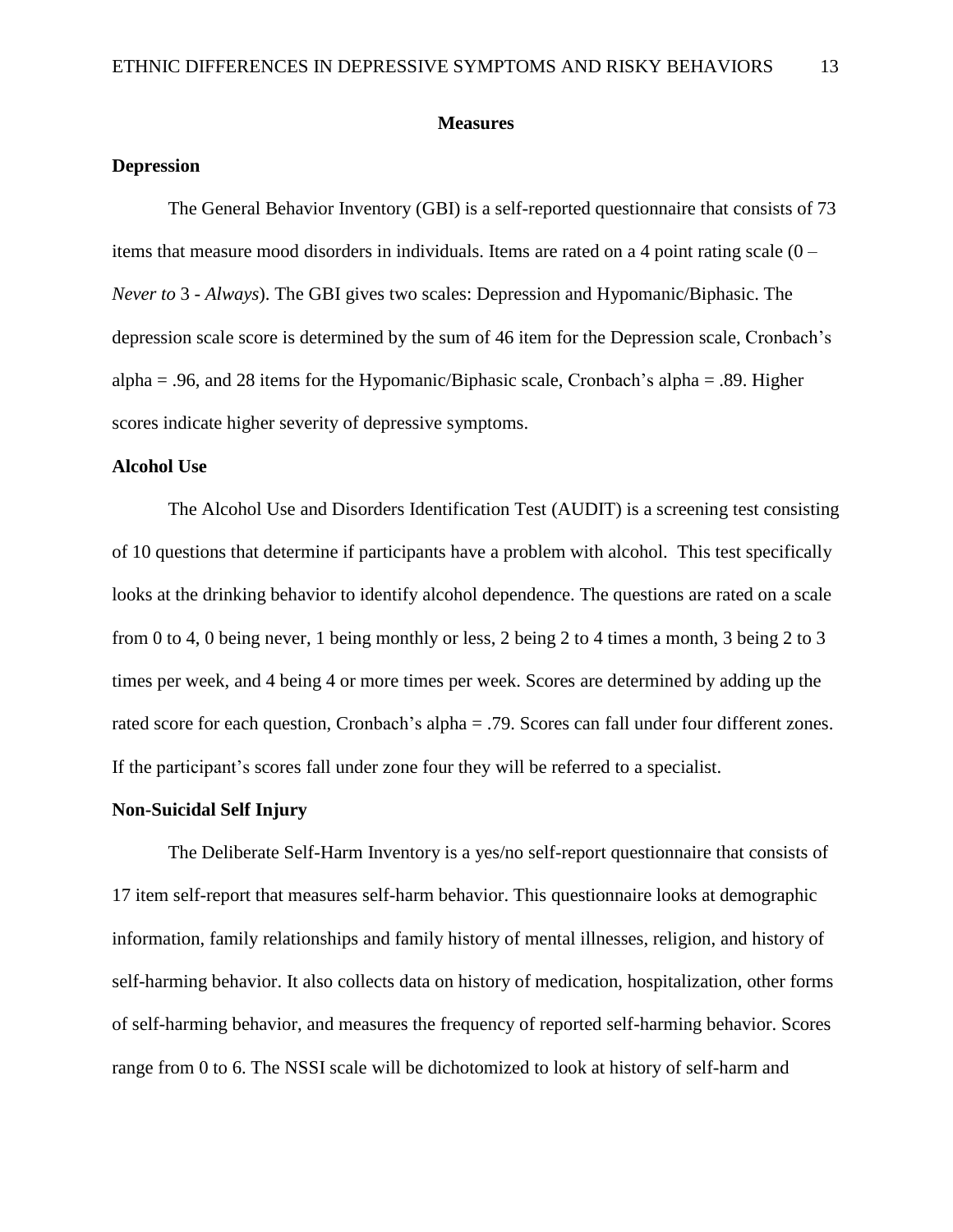frequency of self-harm separately. The participant's score is determined by summing up 16 of the items, Cronbach's alpha = .82. Higher scores indicate greater frequency of self-harming behavior.

#### **Suicidality and Risky Sexual Behavior**

Youth Risk Behavior Surveillance System (YRBSS) is a survey that measures 6 different categories of health-risk behaviors that adolescents and young adults engage in. The YRBSS survey measures behaviors that may cause injuries, drug use, violence, and sexual behaviors that bring about unplanned pregnancies or sexually transmitted diseases (Kann et al., 2014). This survey consists of 89 items and measures the prevalence and co-occurrence of health risk behaviors, and if these behaviors change over time. The Youth Risk Behavior Surveillance System survey will be used to look at the prevalence of suicide, Cronbach's alpha = .01 and the prevalence of risky sexual behaviors, Cronbach's alpha = .79, among the participants. Scores are determined by adding up the rated score for each question in each of the 6 categories. Higher scores indicate a greater involvement in health risk behaviors.

#### **Procedures**

The institutional review board of University of Nevada, Las Vegas approved all procedures used. Participants provided written consent prior to participation. Participants completed the questionnaires as part of a larger study examining the relationship between irritability, mood, and risky behaviors. Questionnaires were presented in random order across three separate blocks. Participants received three research credits for participating in the study.

#### **Analyses**

A series of hierarchical multiple regressions were used to examine the relationship between ethnicity, depressive symptoms, and risky behaviors. First, I examined whether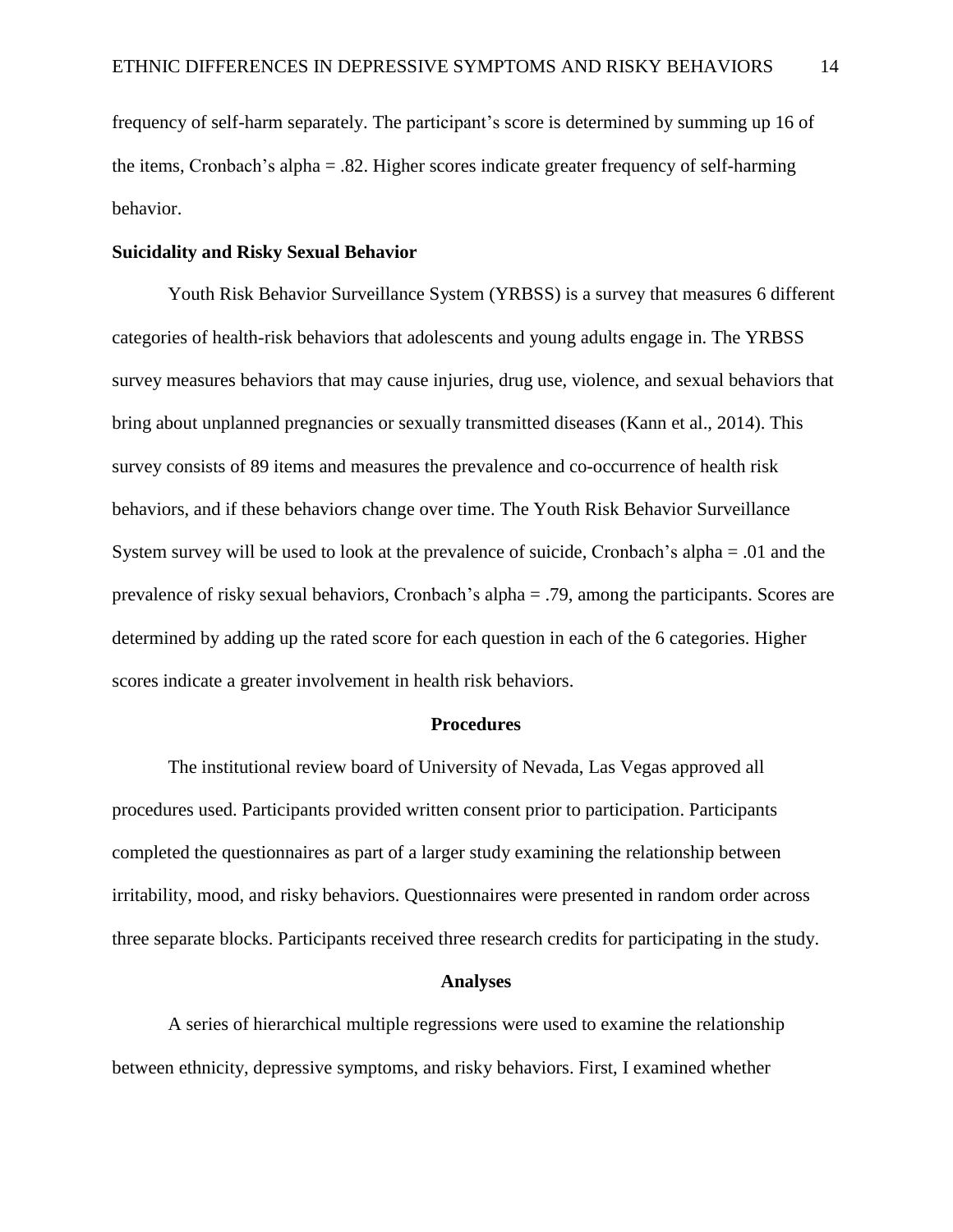ethnicity predicted depressive symptoms. Second, I examined whether ethnicity predicted risky behaviors. Finally, I examined whether depressive symptoms predicted risky behaviors. In the final set of analyses, depressive symptoms were entered on step 1, ethnicity on step 2, and the interaction between depressive symptoms and ethnicity was entered on step 3. Participant's age and gender was controlled for in all analysis by conducting two different regressions. One regression controlled for gender and one did not.

## **Results**

#### **Hypothesis 1**

H1a hypothesized that Hispanic participants would have more depressive symptoms than non-Hispanic White participants. Regression analysis indicated no significant ethnic differences in depressive symptoms,  $F(1, 265) = .01$ ,  $p = .93$ ,  $r^2 = .00$ . After controlling for gender, there were no significant differences in depressive symptoms between Hispanic and non-Hispanic Whites,  $\Delta r^2 = .00$ ,  $F(1, 264) = .00$ ,  $p = .98$ . Therefore, H1a was not supported. Females had significantly more depressive symptoms than males, regardless of ethnicity,  $b = 13.74$ ,  $\beta = .26$ , *F*  $(2, 264) = 9.39, p < .001$ . As such, hypothesis 1b was supported.

## **Hypothesis 2**

We hypothesized an association between ethnicity and risky alcohol consumption. H2a hypothesized that Hispanics would engage in more risky alcohol use than non-Hispanic Whites. Contrary to our hypothesis, regression indicated that Hispanic participants had significantly less risky alcohol use than non-Hispanic White participants,  $b = -1.14$ ,  $\beta = -1.15$ ,  $F(1, 265) = 6.00$ ,  $p =$  $.02$ ,  $r^2$  = .02. After controlling for gender in the second regression we ran, Hispanic participants still trended towards less risky alcohol use than non-Hispanic White participants, but the overall model is not significant, b = -1.14, β = -.15, *F*(2, 264) = 2.99, *p* > .05. As such, hypothesis 2a was not supported.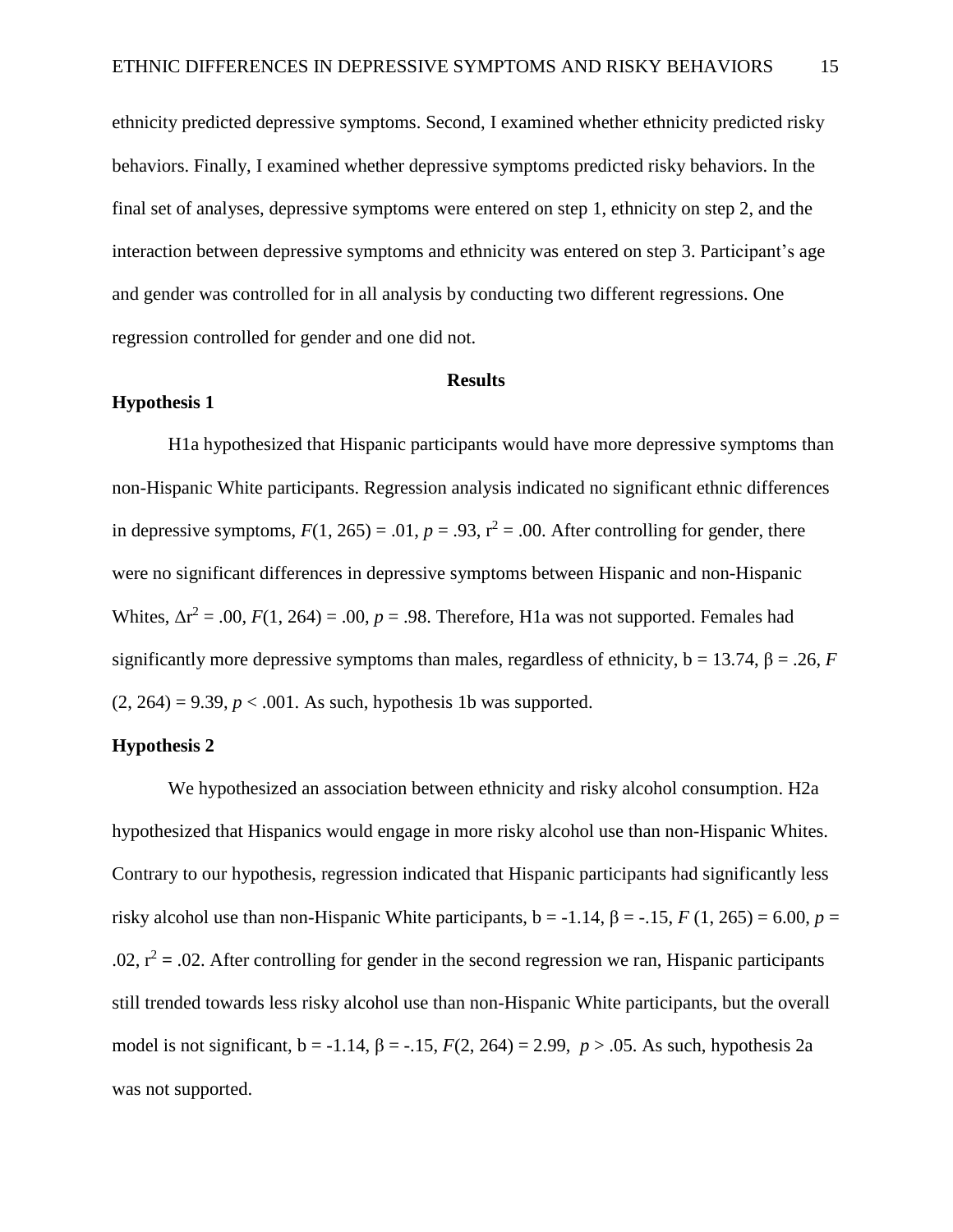We hypothesized no association between ethnicity and non-suicidal self-injuries (NSSI). H2b hypothesized that Hispanic and non-Hispanic Whites would have similar levels of NSSI. Logistic regression indicated no significant association between ethnicity and a person's history of NSSI, O.R. = .81, 95% C.I. = .49 – 1.34,  $x(1) = .69$ ,  $p = .41$ . After controlling for gender, ethnicity was still not associated with NSSI, O.R. = .79, 95% C.I. = .47 – 1.32. As such, hypothesis 2b was supported.

We hypothesized an association between ethnicity and suicidality. H2c hypothesized that Hispanic participants would be less suicidal than non-Hispanic White participants. Regression indicated that Hispanics participants endorsed more suicide-related behaviors than non-Hispanic White participants,  $b = .21$ ,  $\beta = -.15$ ,  $F(1, 265) = 5.98$ ,  $p = .02$ ,  $r^2 = .02$ . After controlling for gender, Hispanic participants remained more likely to endorse suicide-related behaviors than non-Hispanic White participants,  $b = .21$ ,  $\beta = .15$ ,  $F(2, 264) = 4.71$ ,  $p = .01$ ,  $r^2 = .03$ . As such, hypothesis 2c was not supported.

We hypothesized an association between ethnicity and risky sexual behaviors. H2d hypothesized that Hispanic participants would engage in more risky sexual behavior than non-Hispanic White participants. There was no significant difference in amount of risky sexual behavior engaged in between Hispanic and non-Hispanic White participants, *F*(1, 264) = .57, *p* = .45. Even after controlling for gender, ethnicity and risky sexual behavior were not associated with each other,  $F(2, 263) = .29$ ,  $p = .75$ . As such, hypothesis 2d was not supported.

### **Hypothesis 3**

We hypothesized a positive association between depressive symptoms and risky behaviors such as alcohol misuse, NSSI, suicide-related behaviors, and risky sexual behavior.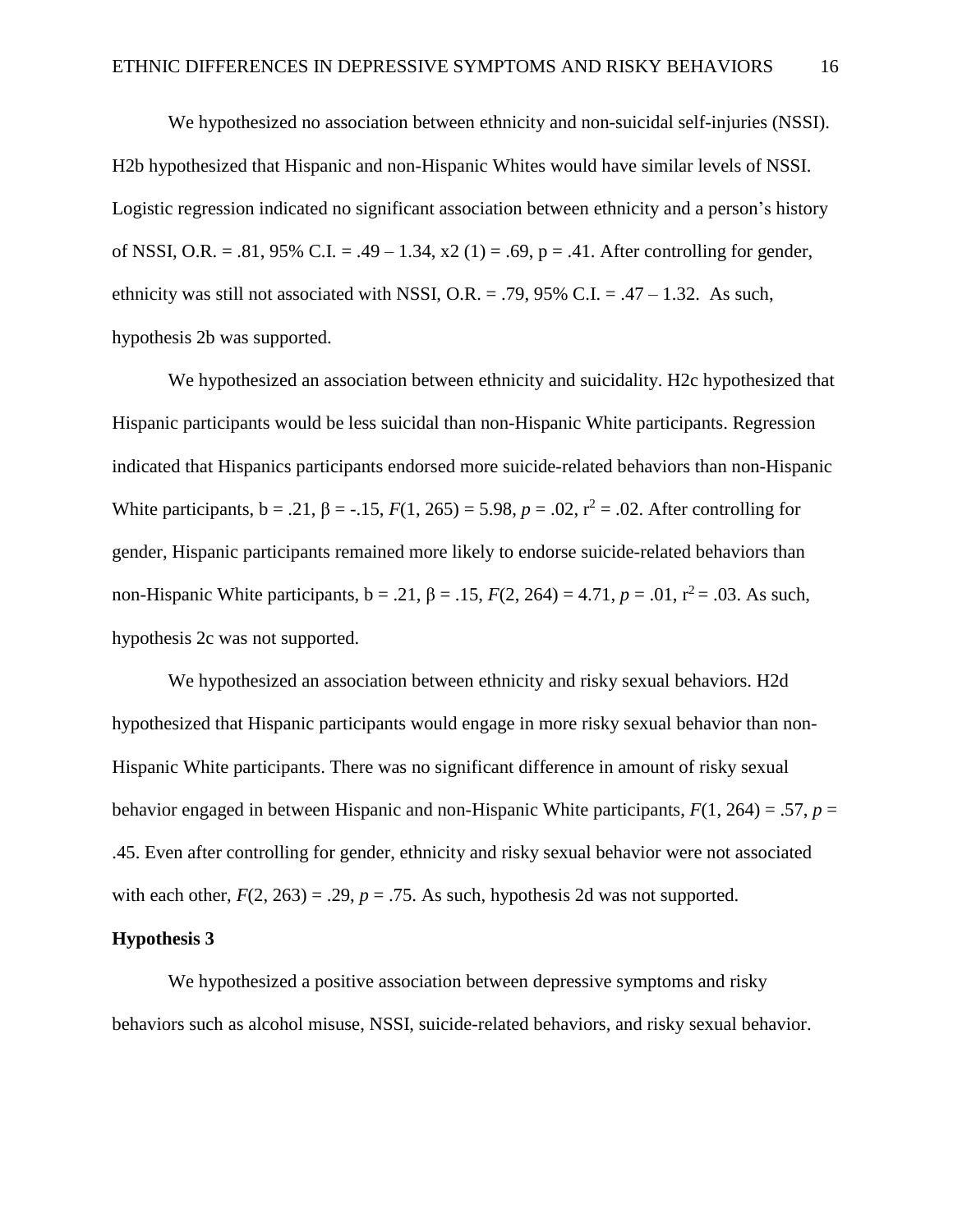We predicted that an increase in depressive symptoms would be associated with an increase in risky behaviors for both ethnicities.

Overall, the regression predicting alcohol misuse from ethnicity, depression, and the interaction between ethnicity and depression after controlling for gender was significant, *F*(4,  $262$ ) = 4.49,  $p < .01$ ,  $r^2 = .06$ . Hierarchical linear regression indicated no significant main effect for gender or the interaction between ethnicity and depression, *p*s > .42. Being Hispanic was associated with significantly less alcohol consumption than being a non-Hispanic White,  $b = -$ 1.15,  $\beta = -15$ ,  $p = .01$ . Additionally, the more depressed a person was, the more alcohol misuse a person endorsed for both ethnicities,  $b = .03$ ,  $\beta = .18$ ,  $p = .03$ . As such, hypothesis 3a was supported.

Overall, the binary logistic regression predicting history of NSSI from ethnicity, depression, and the interaction between ethnicity and depression after controlling for gender was significant,  $\chi^2$  (4) = 47.51, *p* < .001, Cox & Snell  $r^2$  = .16. Females were more likely to report a history of NSSI than males, O.R. = 2.19, 95% C.I. =  $1.16 - 4.13$ . Being Hispanic was associated with a lesser history of NSSI than being non-Hispanic White,  $b = -0.05$ ,  $\beta = -0.05$ ,  $p = 0.37$ . Higher levels of depression were associated with significantly higher NSSI for both ethnicities, O.R. = 1.04, 95% C.I. =  $1.04 - 1.20$ . As such, hypothesis 3b was supported.

Overall, the regression predicting suicide-related behaviors from ethnicity, depression and the interaction between ethnicity and depression after controlling for gender was significant,  $F(4, 262) = 10.37, p < .001, r<sup>2</sup> = .14$ . Gender was not related to suicide-related behaviors, b = -.04,  $\beta$  = -.03, *p* = .66. After controlling for gender, there was a main effect for ethnicity such that being Hispanic increased suicide-related behavior relative to non-Hispanic Whites,  $b = .21$ ,  $\beta =$  $.15, p = .01$ , and the more depressed a person was the less likely they were to endorse suicide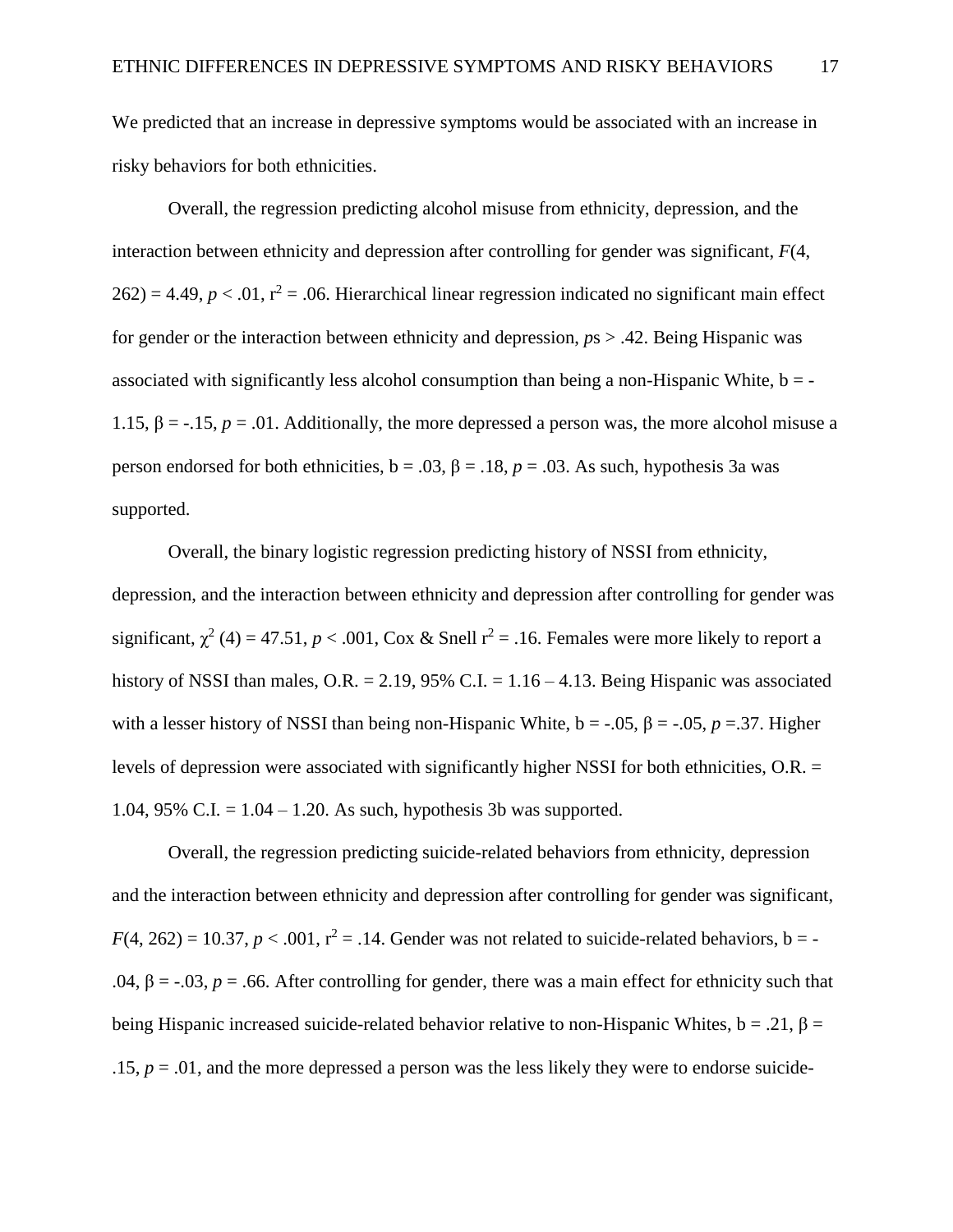related behaviors,  $b = -0.01$ ,  $\beta = -0.41$ ,  $p < .001$ . Additionally, as seen in Figure 1 there was an interaction between depression and ethnicity that indicated that the decrease in suicide-related behavior was significantly greater for non-Hispanic Whites as they became more depressed than it was for Hispanics,  $b = .01$ ,  $p < .05$ . As such, hypothesis 3c was not supported.

Overall, the regression predicting risky sexual behavior was not significant indicating that gender, ethnicity, depression and the interaction between ethnicity and depression were not associated with risky sexual behavior,  $F(4, 261) = .77$ ,  $p = .55$ . Higher levels of depression were not associated with risky sexual behaviors for either ethnicity. As such, hypothesis 3d was not supported.

#### **Discussion**

Depressive symptoms occur universally across all cultures. However, specific symptom reports, incidence, and severity can vary by cultural factors (Myers et al., 2002). For instance, both Hispanics and non-Hispanic Whites experience major depression at similar incidence rates, but Hispanics are more likely to endorse somatic complaints and mildly more severe depression relative to non-Hispanic Whites (Mendelson, Rehkopf, & Kubzansky, 2008; Whaley & Noel, 2012). Additionally, depressive symptoms are more common among women than men.

The primary purpose of the current manuscript was to examine whether the relationship between depressive symptoms and risky behavior is moderated by ethnicity because both depressive symptoms and risky behaviors can vary by ethnicity. In doing so, we also examined whether risky behaviors and depressive symptoms varied by ethnicity. Studying depression and risky behaviors in Hispanics is important because understanding the mental health needs of the fastest growing ethnic minority group in the United States should allow systems of care to adapt to the specific needs of this population.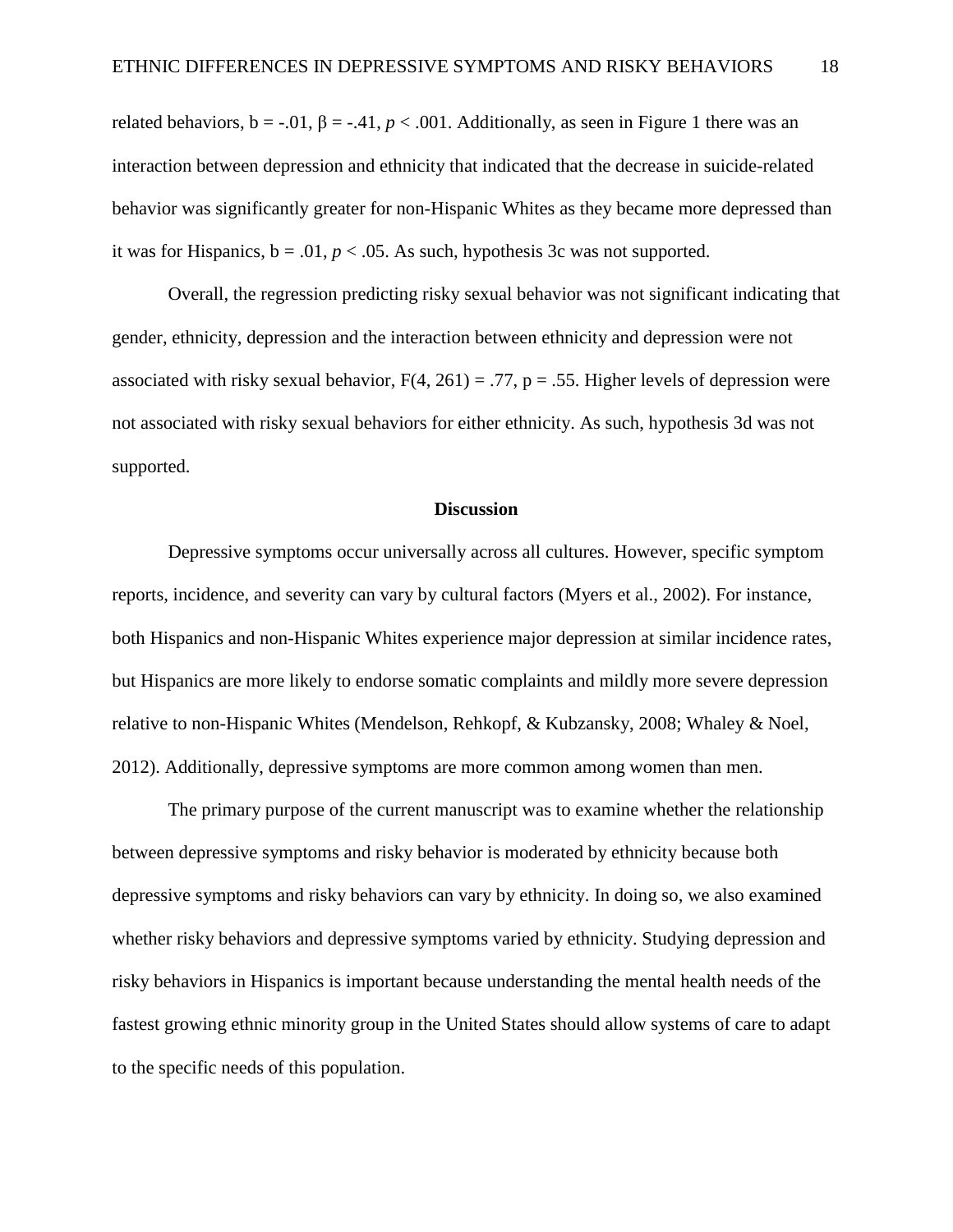Prior work indicates that depressive symptoms differ between Hispanics and non-Hispanic Whites. Depressive symptoms are more severe in Hispanics relative to non-Hispanic Whites (Stein et al., 2010; Waldman et al., 2009). These differences are believed to be caused by cultural differences such as acculturation and enculturation. Acculturation is when a person identifies with another culture, whereas, the more enculturated, or the more a person they identify with their culture. The more acculturated a person is, the more likely they are to experience depression and psychological distress, and the more enculturated, the more likely they are to be satisfied with their life (Yoon et al., 2013).

We found no significant difference in depressive symptoms between Hispanics and non-Hispanic Whites. Both Hispanics and non-Hispanic Whites experienced similar levels of depressive symptoms in our study. This finding is inconsistent with prior research suggesting that specific symptoms might vary between Hispanics and non-Hispanic Whites (Stein et al., 2010; Waldman et al., 2009), but consistent with other research stating that the overall incidence and severity of depression does not differ by ethnicity (Myers et al., 2002). Hispanic participants in our study may have high levels of enculturation which could explain why depression did not differ among Hispanics and non-Hispanic Whites.

Gender differences were examined in depressive symptoms. Females experienced more depressive symptoms than males for both ethnicities, as observed in other studies (Waller et al., 2006). Depression occurred across ethnicity at similar severity levels; however, depressive symptoms were also dependent upon specific aspects of culture, such as gender.

Secondarily, we examined the association between ethnicity and risky behaviors. Risky behaviors, behaviors that increase the probability of injury or death, are more common in some ethnic groups than others. Like depressive symptoms, risky behaviors also differ by culture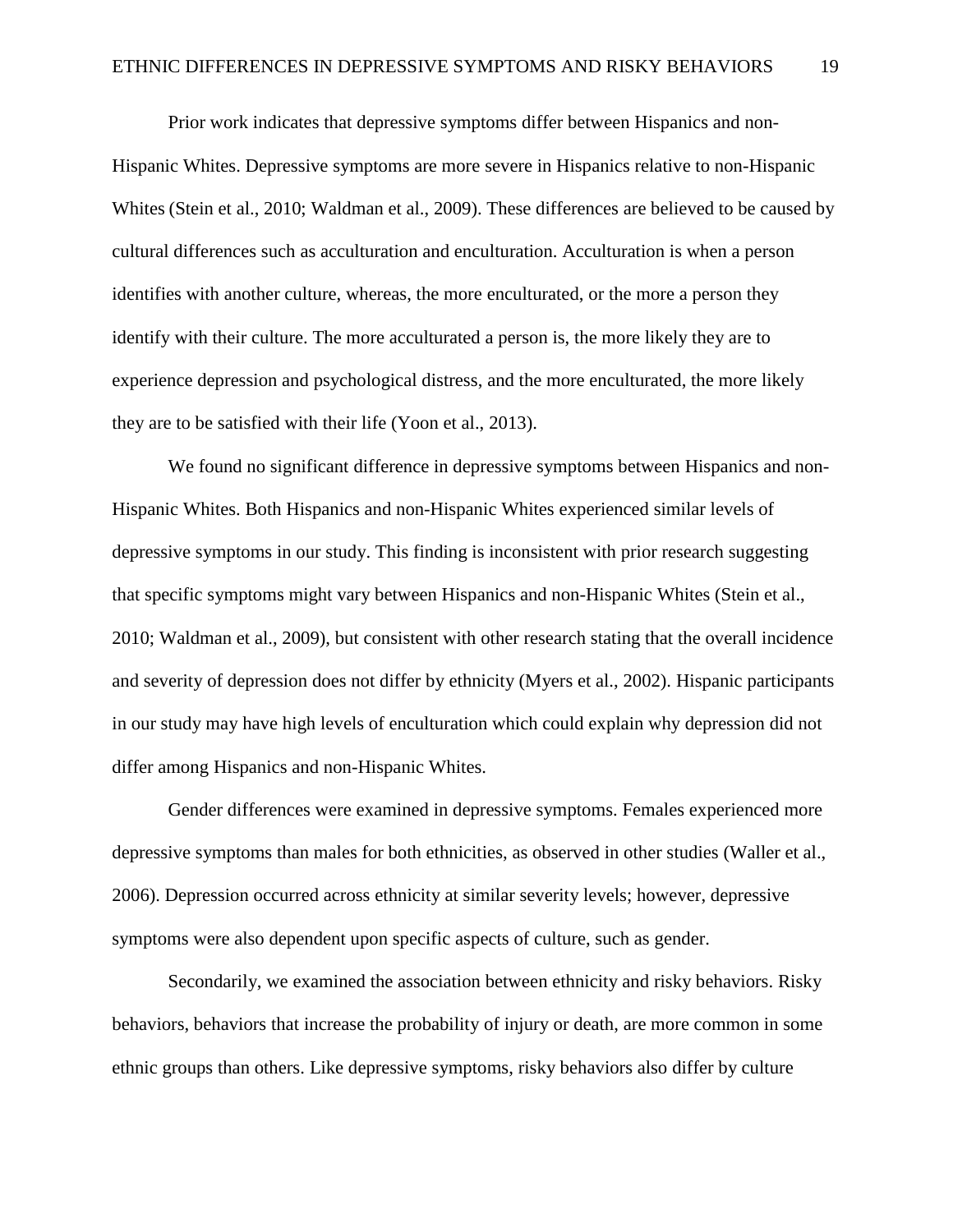(Fitzpatrick et al., 2013). For example, both Hispanics and non-Hispanic Whites engage in risky behaviors, but Hispanics are more likely to misuse alcohol (Clark, 2014; Fitzpatrick et al., 2013).

Alcohol consumption differed by ethnicity. We found that Hispanics consume less alcohol than non-Hispanic Whites. This finding is inconsistent with previous research that has found no overall difference in alcohol consumption between that Hispanics and non-Hispanic Whites (Chun et al., 2010). Increases in stress associate with increase of risky behaviors. It may be that Hispanic participants in our study were less stressed and therefore consume less alcohol. The more enculturated Hispanics are, the less they are to engage consume alcohol. Additionally, it may be that Hispanic participants have higher levels of enculturation which would explain for the lower levels of alcohol consumption in Hispanics.

Non-suicidal self-injuries (NSSI) did not differ among Hispanics and non-Hispanic Whites in our study. This finding is consistent with prior research that has found no differences in history of NSSI among ethnicities (Croyle, 2007). It may be that cultural differences in the sample we looked at do not extend to NSSI. This would explain for the results we obtained. Additionally, acculturation has been found to be positively associated with NSSI (Croyle, 2007). Other studies have found that culture and not ethnicity was most related to risky behavior. It may be that our Hispanic participants are more enculturated than the average Hispanic. If Hispanics in our study have high levels of enculturation they are less likely to have a history of NSSI. This could explain why NSSI may not differ among Hispanics and non-Hispanic Whites.

Suicidality differed by ethnicity. Hispanic participants endorsed more suicide-related behaviors than non-Hispanic Whites. This finding is inconsistent with prior research suggesting that Hispanics have lower rates of suicidality than non-Hispanic Whites (Croyle, 2007). Our finding may be related to support structures as the more social support a person receives, the less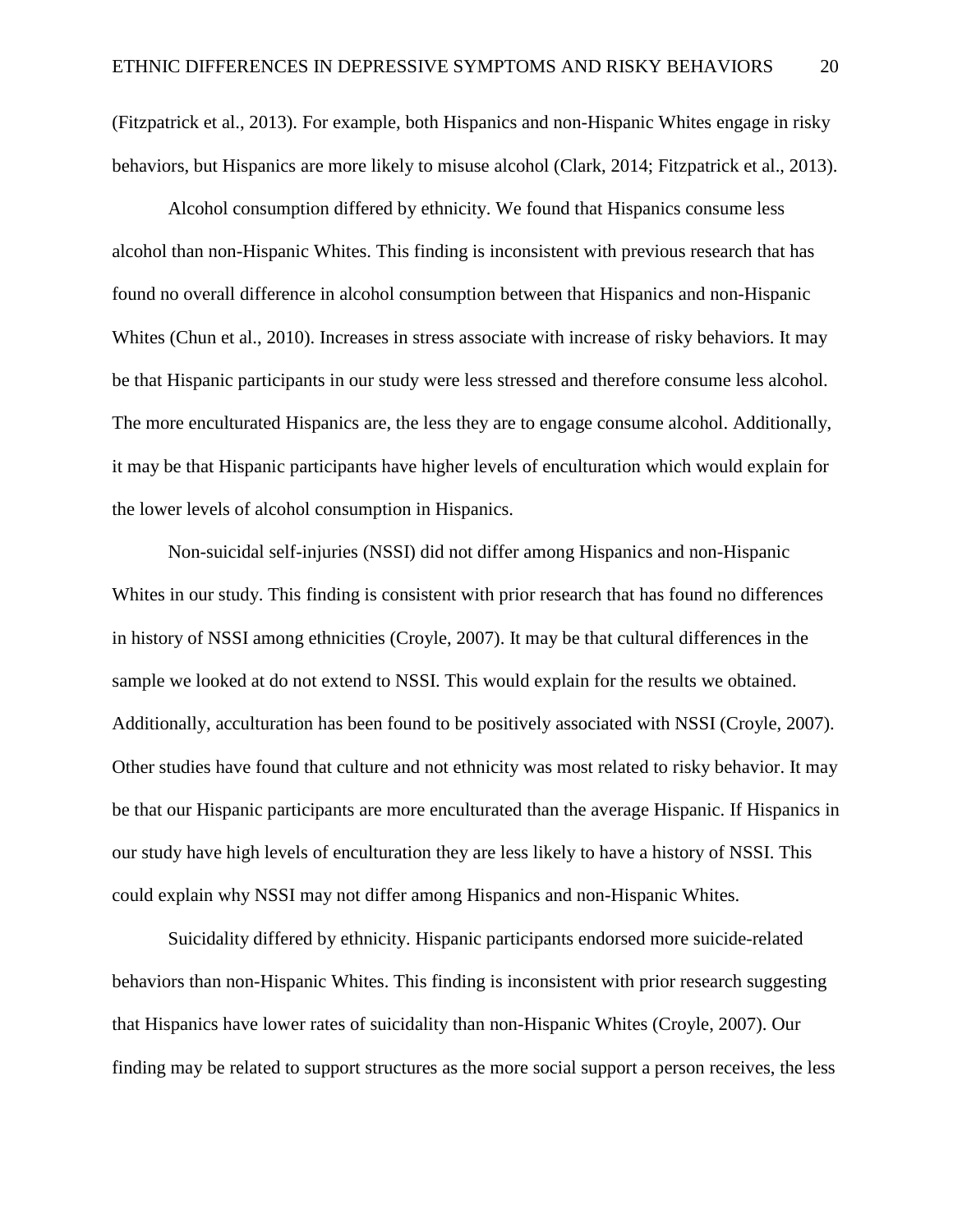likely they are to commit suicide (Ayub, 2015). It may be that the participants in our study did not receive a good amount of social support (i.e. friends, family, and professors). Other studies have found that as acculturation to the American culture increases, so does suicidality among Hispanics (Lorenzo-Blanco, Unger, Baezconde-Garbanati, Ritt-Olson, & Soto, 2012). It is also possible that the Hispanic participants in our study were more acculturated.

Risky sexual behavior did not differ by ethnicity. This finding is inconsistent with previous findings that have found that Hispanics are more likely to engage in risky sexual behaviors than non-Hispanic Whites (Trejos-Castillo & Vazsonyi, 2009). The more Hispanics become acculturated to the American culture, the more they are to engage in risky sexual behavior. It may be that Hispanics in our study have high levels of enculturation which could explain why Hispanics did not engage in more risky sexual activity than non-Hispanic Whites. It may also be that cultural differences do not extend to risky sexual behavior.

Lastly, we examined the association between depression and risky behaviors for both Hispanics and non-Hispanic White participants. Prior work indicates that depression is positively associated with risky behaviors for both Hispanic and non-Hispanic White individuals. For example, the more depressed a person is the more likely they are to consume alcohol regardless of ethnicity (Chinet et al., 2006; Cummings & Druss, 2011).

Depressive symptoms are associated with alcohol consumption for both Hispanics and non-Hispanic Whites. We found that the more depressed a person is, the more likely they are to misuse alcohol. This finding is consistent with previous research that has found that depressive symptoms are associated with risky behavior like alcohol misuse such that the more depressed a person is, the likely they are to misuse alcohol (O'Donnell et al., 2004).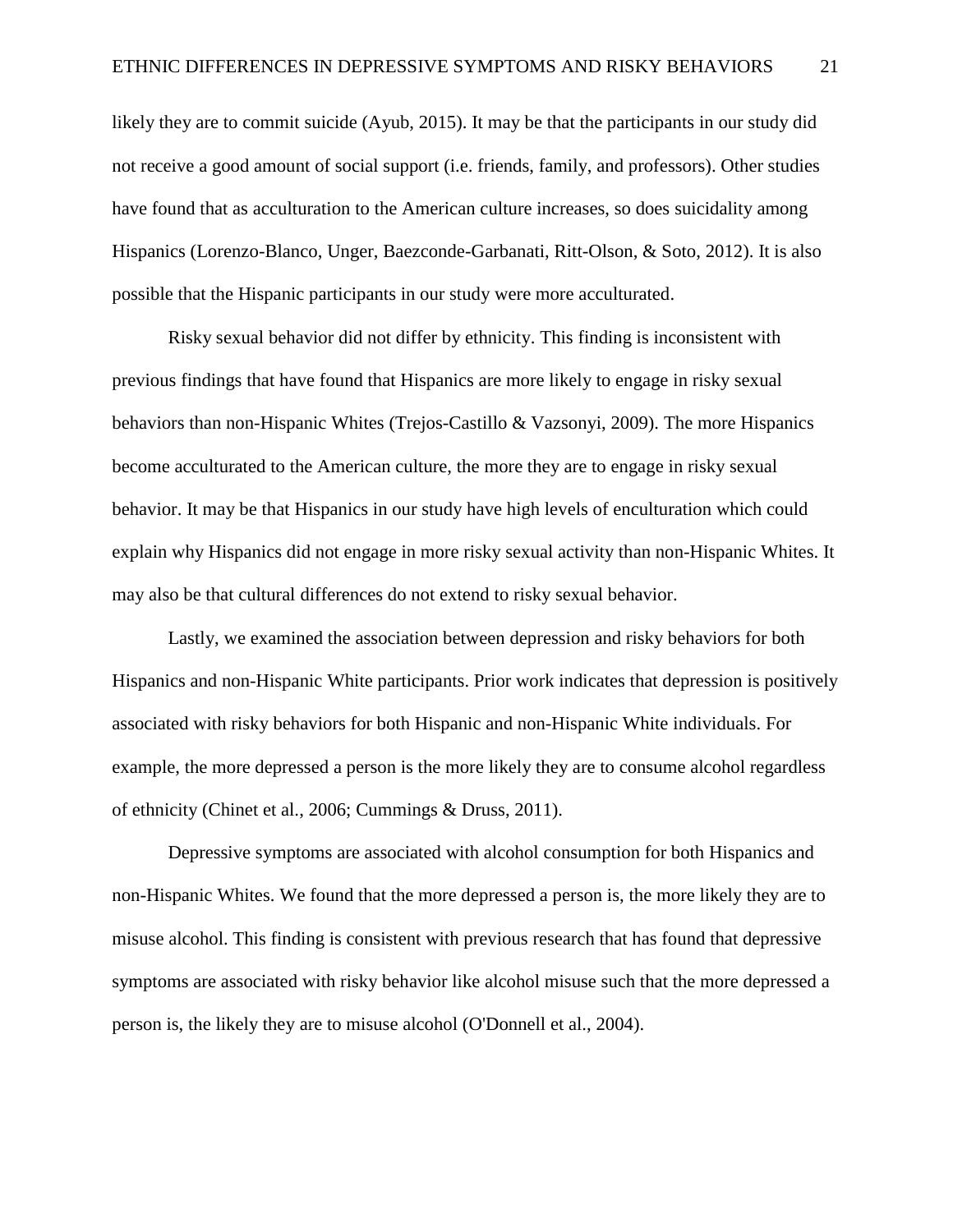Depressive symptoms are associated with NSSI in Hispanics and non-Hispanic Whites. We found that the more depressed a person is, the more likely they are to have a history of NSSI. This finding is consistent with previous research that has found that the more depressed a person is, the likely they are to have a history of NSSI (O'Donnell et al., 2004).

Depressive symptoms are associated with suicidality in Hispanics and non-Hispanic Whites. We found that the more depressed a person was less suicidal they were. This finding is inconsistent with previous research that has found that depressive symptoms are a risk factor for suicidality (O'Donnell et al, 2004). Strong support systems buffer against some of the negative effects of depression (Plant & Ericsson, 2004). It may be that the participants of this study have stronger support systems which could explain why the more depressed a person was, the less suicidal they became. Another possible explanation for this finding may be related to how participants reported depression and suicidality. We asked participants to report current levels of depression, but asked them about their lifetime history of suicidality. If this is the case, then it could be that our sample was experiencing higher levels of depression and this would explain for the relationship we observed.

Depression was not associated with risky sexual behavior in Hispanics or non-Hispanic Whites. Higher levels of depression were not associated with higher levels of risky sexual behavior. This finding is inconsistent with previous research that has found that the more depressed a person is, the more likely they are to engage in risky sexual behaviors (Moreno  $\&$ Baer, 2012). The participants may have strong support networks which buffer against some of the negative effects of depression like engaging in risky sexual behavior.

In the process of examining differences between Hispanic and non-Hispanic White participants, we also examined gender differences because gender is related to depression and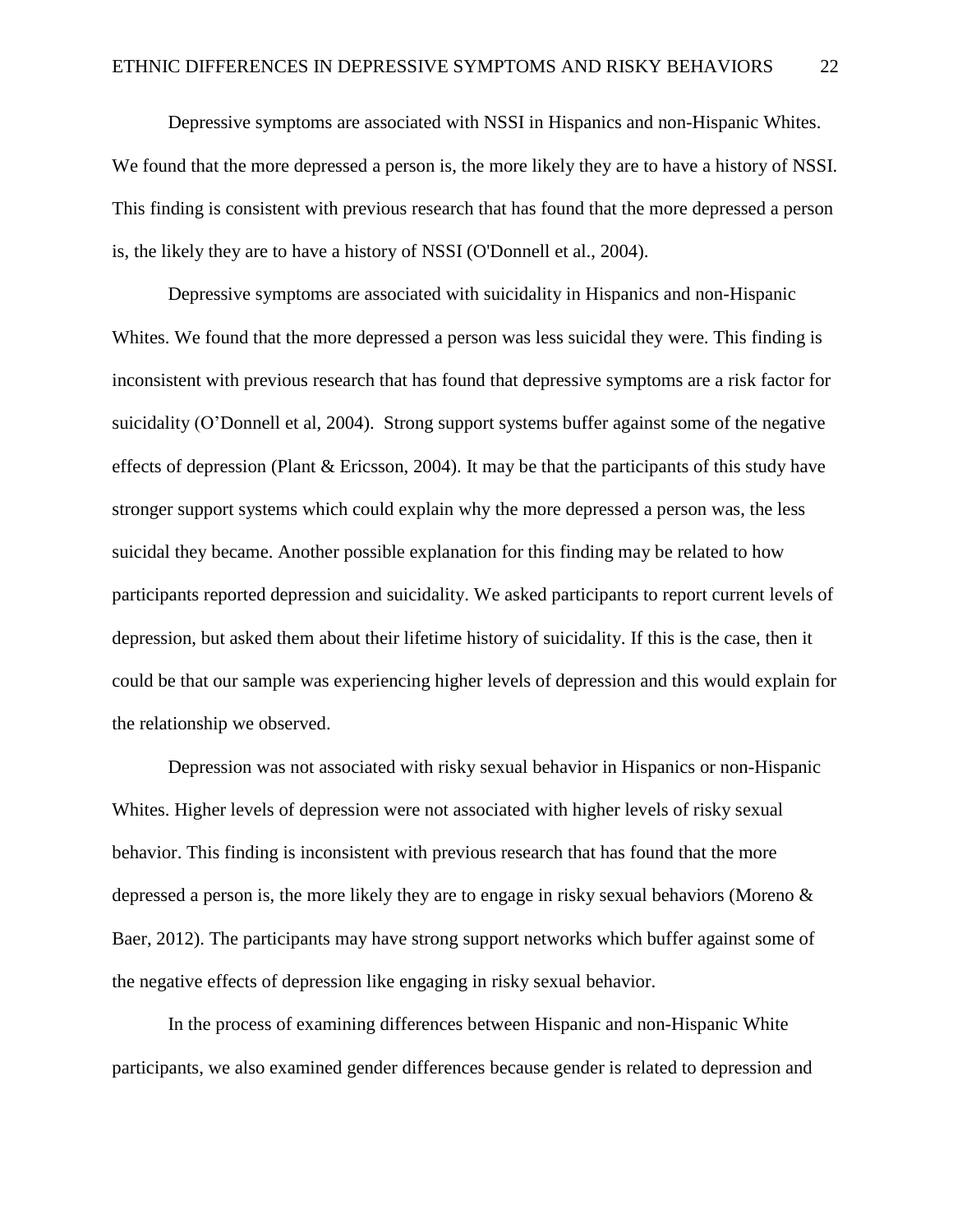risky behaviors. Females were more likely to engage in NSSI than males regardless of ethnicity. No gender differences were found for alcohol consumption, suicidality, or risky sexual behavior.

#### **Strengths and Limitations**

The present work looked at both gender and ethnicity in relation to depression and risky behaviors. We measured depression with the General Behavior Inventory (GBI), a highly reliable and valid measure of depressive symptoms. The GBI measures a greater breadth of depression and associated features than more commonly used measures of depression such as the Beck Depression Inventory or the Center for Epidemiological Studies - Depression Scale. In addition, our sample was highly diverse because the student population we sampled closely reflects the same-age population in the local community in terms of ethnicity and socio-economic status. We were well-powered to see any differences in depression and risky behaviors in 18 to 25 year olds. For our analyses, we had greater than 80% power to find even small effects meaning that if there were real effects between the groups that were examined then 80 of 100 studies using our design and sample size should find statistically significant findings.

The primary limitation of this study was that all of our participants were college students. College students tend to be at greater risk for developing psychiatric disorders and engaging in risky behaviors than individuals not in college (Rivers et al., 2013; Taylor et al., 2011). As such, many worry that an academic sample will not provide enough cases of depression or the specific risky behaviors to accurately estimate the association between ethnicity, depression, and risky behaviors (Daughtry & Kunkel, 1993; Rivers et al., 2013). However, base rates of risky behaviors in our sample were similar to the base rates of risky behaviors in other epidemiological samples (Croyle, 2007; Oquendo et al., 2001).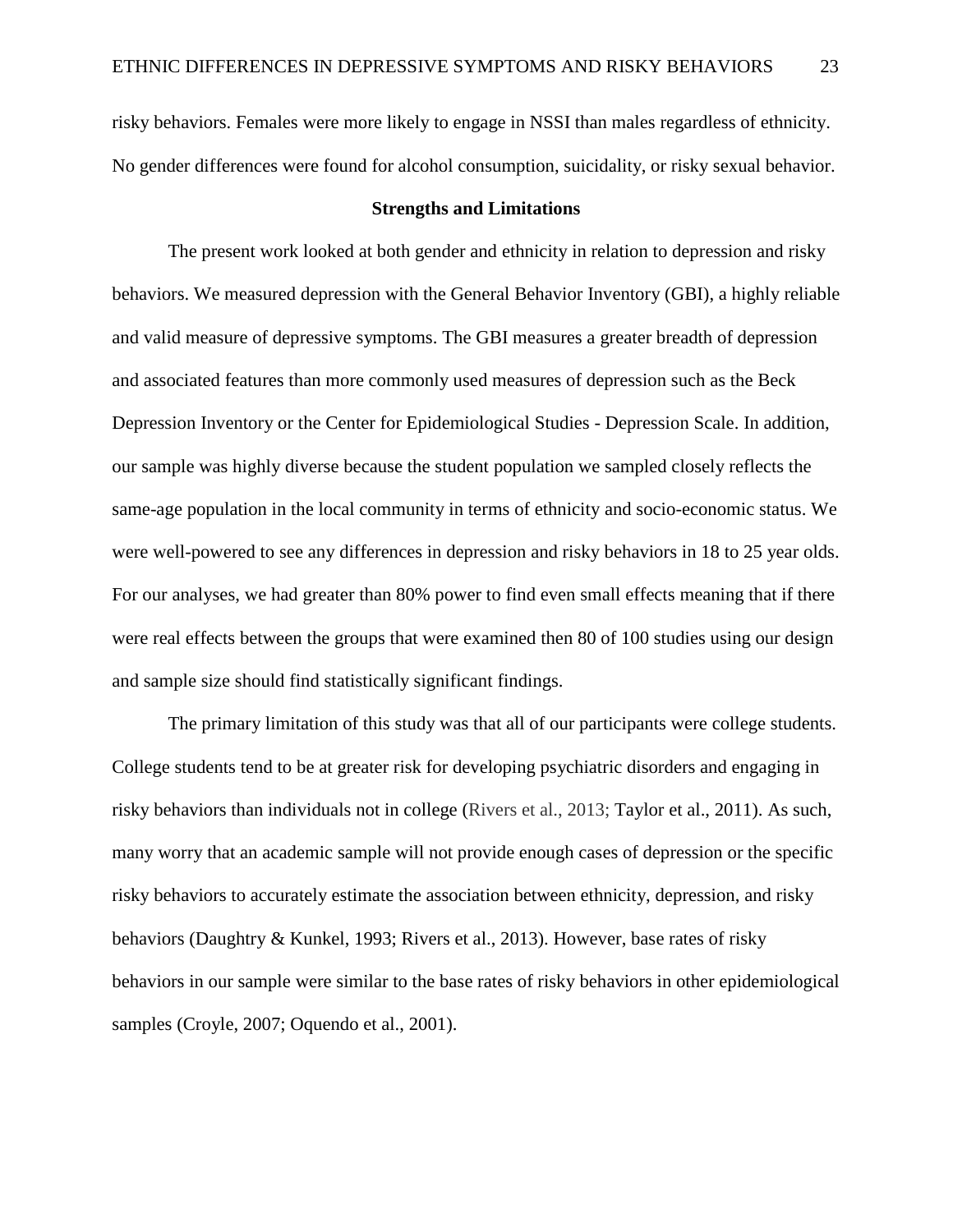Our sample of college students engaged in risky behaviors at high enough rates to statistically infer relationships. Low prevalence of risky behaviors did not account for the current findings. The measure of suicide-related risky behavior had an extremely low Cronbach's  $\alpha$  and this suggests that the measure lacked internal consistency. Therefore, the resulting negative correlation between depression and suicide-related behaviors might not represent a unified construct. Another limitation is we did not specifically measure the aspects of Hispanic culture that may be related to depression and risky behavior, such as acculturation. This is important because increases in acculturation are associated with a higher risk of developing psychological problems and engaging in more risky behaviors (Plant & Sachs-Ericsson, 2004). Since we did not measure acculturation we are unable to see if this construct is associated with risky behaviors among college students. Additionally, specific aspects of culture (e.g., acculturation) are likely more important than broad categories of culture such as ethnicity because within group differences are always greater than between group differences.

Another limitation of this study is that we also had participants who identified as being both Hispanic and White, but we grouped them together with the Hispanic group. Future studies should treat individuals who identify as both Hispanic and White as a separate group to see if the findings of this study still apply to them. Despite these limitations, our study indicated that ethnic differences exist in depressive symptoms and risky behaviors, and that the association between depression and risky behaviors varies by ethnicity. Future work should examine how acculturation relates to depression and risky behaviors, and if these findings apply to individuals across the entire age spectrum.

## **Conclusion**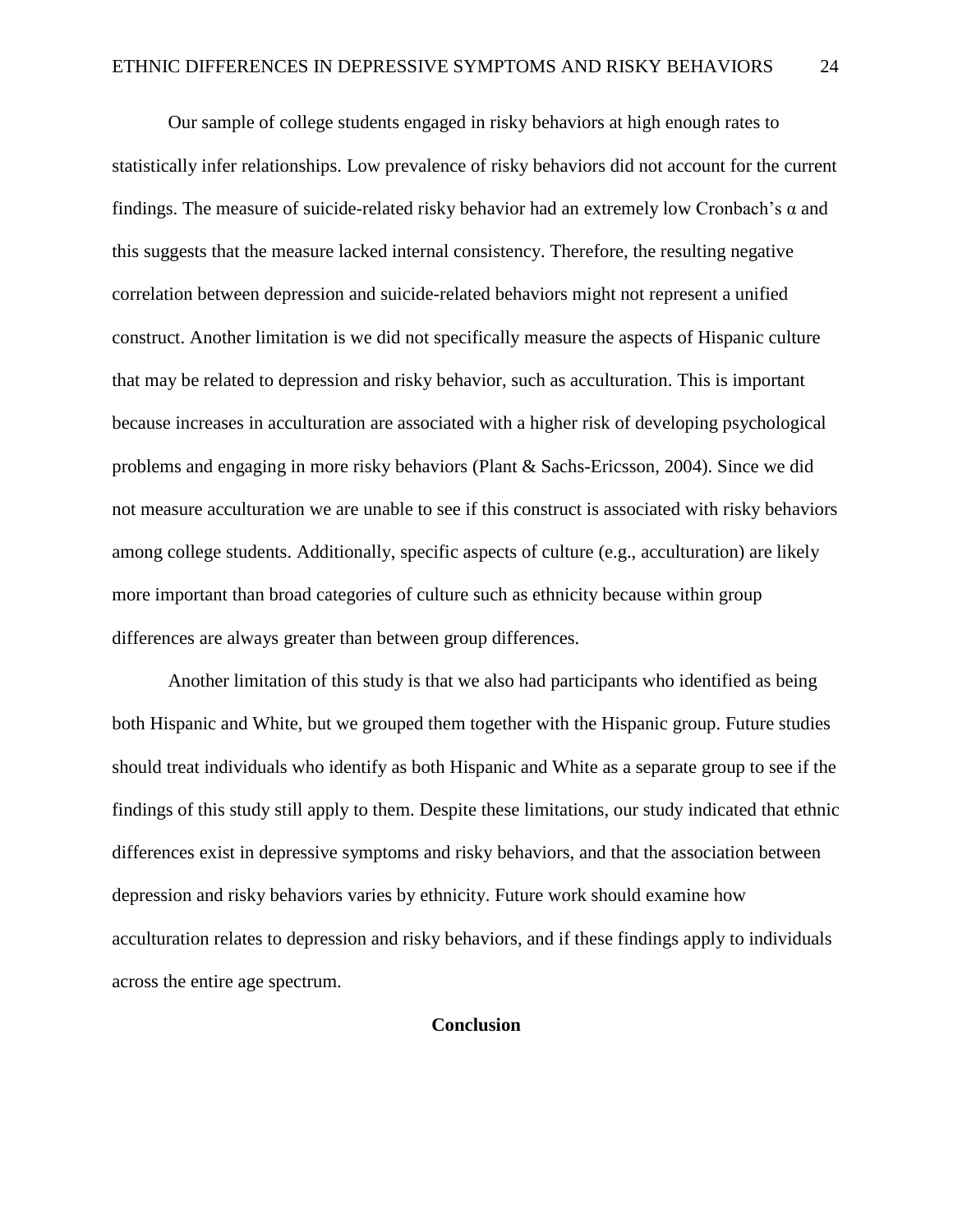The current work indicates that both Hispanics and non-Hispanic Whites experienced similar levels of depressive symptoms. This leads us to believe that similar treatment methods for depressive symptoms can be implemented for both Hispanics and non-Hispanic Whites. An association between depression and risky behaviors was observed in that the more depressed a person was, the more they would misuse alcohol and engage in engage in risky sexual behavior regardless of ethnicity.

Gender differences were not observed for alcohol misuse, suicidality, or risky behaviors, however, females were significantly more depressed and were more to report a history of nonsuicidal self-injury for both ethnicities. Overall, Hispanics had significantly less risky alcohol use, but endorsed more suicide-related behaviors than non-Hispanic Whites. Acculturation has been found to be a critical factor in predicting risky behaviors which may explain for our findings. This suggests that low levels of acculturation acts as a protective factor in Hispanics. The complexity of this relationship may be what explains for the inconsistent findings on the relationship between ethnicity, depression, and risky behaviors. Nevertheless, the findings of this study indicate that an association exists between ethnicity, depression, and risky behaviors.

Further investigation is required to see if similar findings are obtained for individuals who identify themselves as being both Hispanics and White. This work points out the importance of investigating ethnic differences in order to aid the development of effective interventions that reduce both risky behaviors and depression in Hispanics and other ethnic minorities.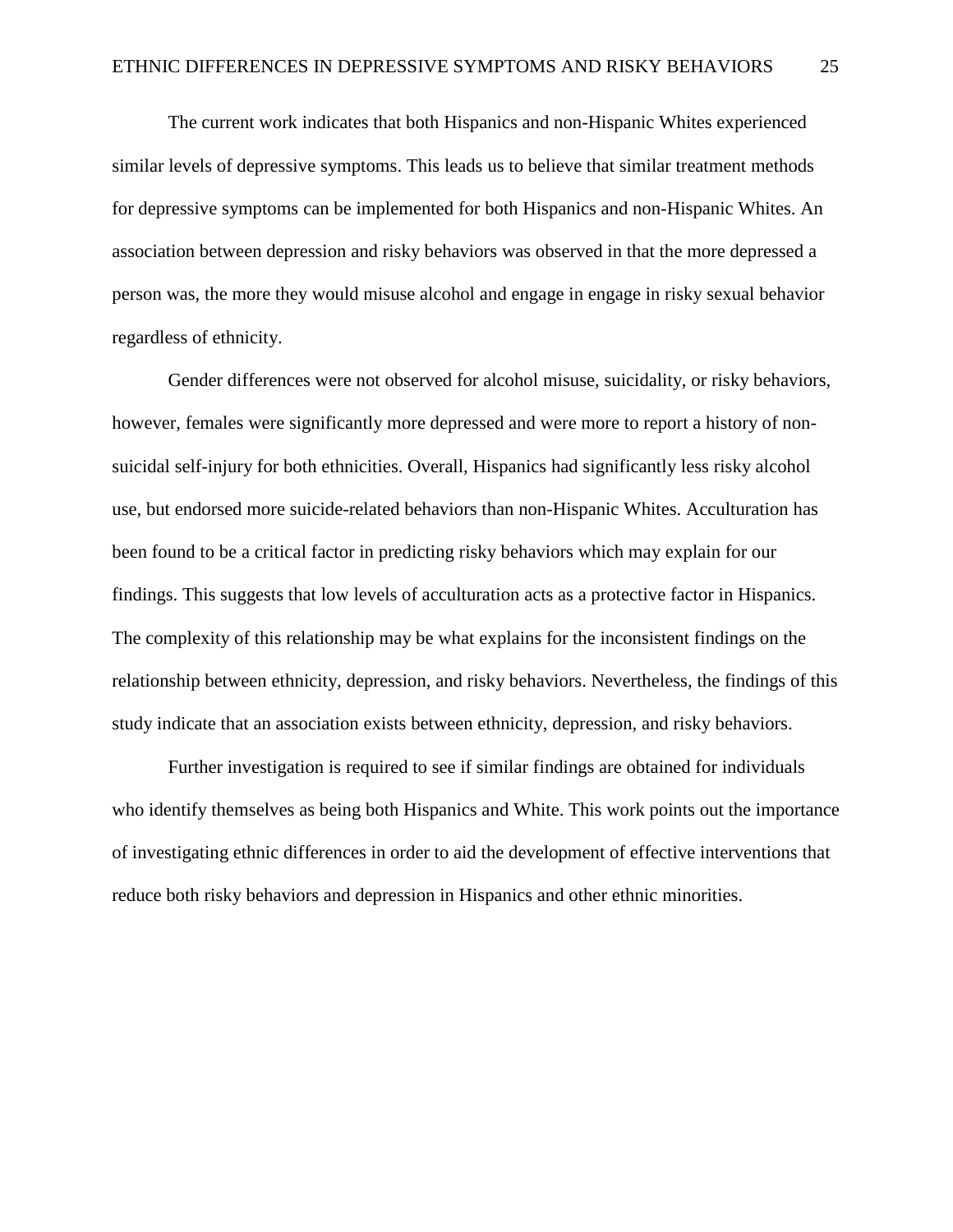#### References

- Aguinis, H., & Joo, H. (2014). Research on Hispanics benefits the field of management. *Journal of Managerial Psychology, 29*(6), 604-615. doi: 10.1108/JMP-02-2014-0067
- American Psychiatric Association. (2013). *Diagnostic and statistical manual of mental disorders* (5th ed). Arlington, VA: American Psychiatric Association.
- Ayub, N. (2015). Predicting suicide ideation through intrapersonal and interpersonal factors: The interplay of big-five personality traits and social support: Personality, social support and suicide ideation. *Personality and Mental Health, 9*(4), 308-318. doi:10.1002/pmh.1301
- Bradley, S. J. (2003). *Affect Regulation and the Development of Psychopathology*, 3-96. New York, NY: The Gulford Press.
- Carlson, D. L., McNulty, T. L., Bellair, P. E., & Watts, S. (2014). Neighborhoods and Racial/Ethnic disparities in adolescent sexual risk behavior. *Journal of Youth and Adolescence, 43*(9), 1536-1549. doi: 10.1007/s10964-013-0052-0
- Chinet, L., Plancherel, B., Bolognini, M., Bernard, M., Laget, J., Daniele, G., & Halfon, O. (2006). Substance use and depression. comparative course in adolescents. *European Child & Adolescent Psychiatry, 15*(3), 149-155. doi: 10.1007/s00787-005-0516-1
- Chun, T., Fairlie, A., Hernandez, L., Spirito, A., & Eaton, C. (2010). Ethnic group differences in substance use, depression, peer relationships, and parenting among adolescents receiving brief alcohol counseling. *Journal of Ethnicity in Substance Abuse, 9*(1), 14-27. doi:10.1080/15332640903538874
- Claes, L., Luyckx, K., Bijttebier, P., Turner, B., Ghandi, A., Smets, J… Schoevaerts, K. (2015). Non-suicidal self-injury in patients with eating disorder: Associations with identity formation above and beyond anxiety and depression: Non-suicidal self-injury in patients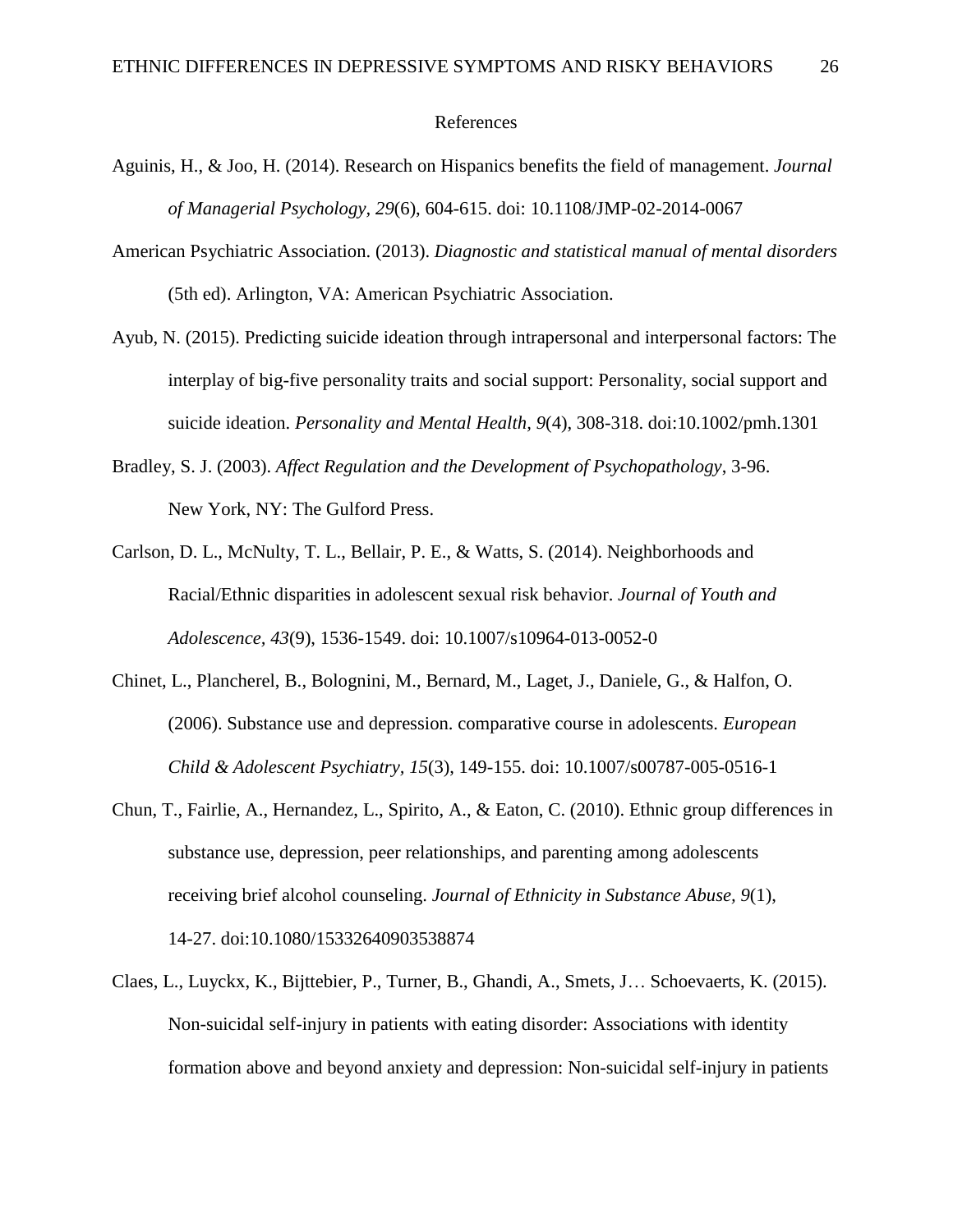with eating disorder. *European Eating Disorders Review, 23*(2), 119-125. doi: 10.1002 /erv.2341

- Clark, T. T. (2014). Perceived discrimination, depressive symptoms, and substance use in young adulthood. *Addictive Behaviors, 39*(6), 1021-1025. doi:10.1016/j.addbeh.2014. 01.013
- Coatsworth, J.D., Pantin, H., & Szapocznik, J. (2002). Familias unidas: A family-centered ecodevelopmental intervention to reduce risk for problem behavior among Hispanic adolescents. *Clinical Child and Family Psychology Review, 5*(2), 113- 132. doi: 10.1023/A:1015420503275
- Croyle, K. L. (2007). Self-harm experiences among Hispanic and non-Hispanic White young adults. *Hispanic Journal of Behavioral Sciences, 29*(2), 242-253. doi:10.1177/0739 986307299452
- Cuijpers, P., Muñoz, R. F., Clarke, G. N., & Lewinsohn, P. M. (2009). Psychoeducational treatment and prevention of depression: The "coping with depression" course thirty years later. *Clinical Psychology Review, 29*(5), 449-458. doi:10.1016/j.cpr. 2009. 04.005
- Cummings, J. R., & Druss, B. G. (2011). Racial/Ethnic differences in mental health service use among adolescents with major depression. *Journal of the American Academy of Child & Adolescent Psychiatry, 50*(2), 160-170. doi:10.1016/j.jaac.2010.11.004
- Daughtry, D., & Kunkel, M. A. (1993). Experience of depression in college students: A concept map. *Journal of Counseling Psychology, 40*(3), 316-323. doi:10.1037/0022-0167.40.3. 316

Dunlop, D. D., Song, J., Lyons, J. S., Manheim, L. M., & Chang, R. W. (2003). Racial/Ethnic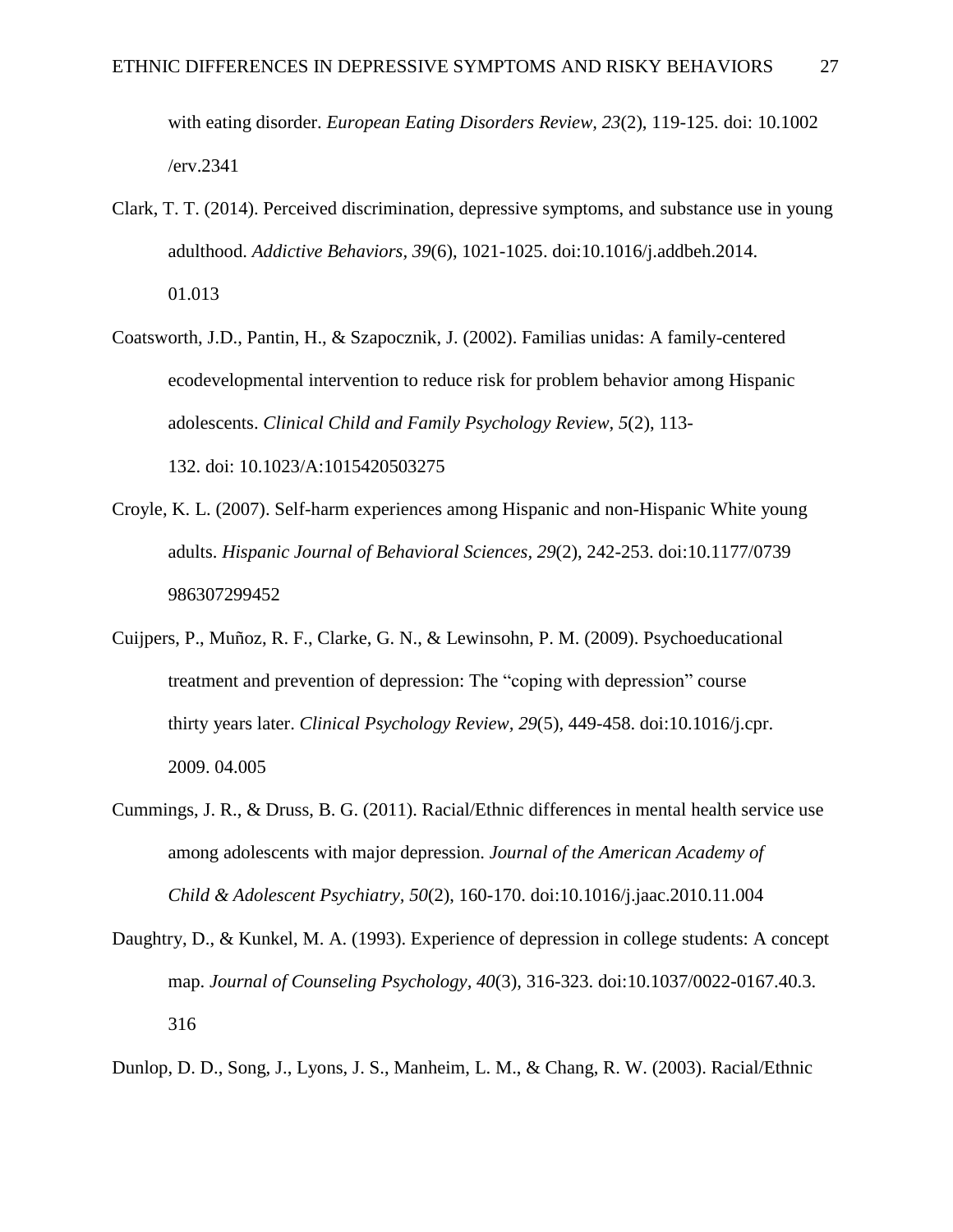differences in rates of depression among preretirement adults. *American Journal of Public Health, 93*(11), 1945-1952. doi:10.2105/AJPH.93. 11.1945

- Edwards, L. M., Fehring, R. J., Jarrett, K. M., & Haglund, K. A. (2008). The influence of religiosity, gender, and language preference acculturation on sexual activity among Latino/a adolescents. *Hispanic Journal of Behavioral Sciences, 30*(4), 447-462. doi:10.1177/073998 6308322912
- Fitzpatrick, K. M., Choudary, W., Kearney, A., & Piko, B. F. (2013). Risks, assets, and negative health behaviors among Arkansas' Hispanic adolescents. *Hispanic Journal of Behavioral Sciences, 35*(3), 428-446.
- Frank, M. L., & Lester, D. (2001). Risky behaviors in Hispanic youth. *Hispanic Journal of Behavioral Sciences, 23*(4), 498-504. doi:10.1177/0739986301234009
- Guzman, E. D., Woods-Giscombe, C. L., & Beeber, L. S. (2015). Barriers and facilitators of Hispanic older adult mental health service utilization in the USA. *Issues in Mental Health Nursing, 36*(1), 11-20. doi:10.3109/01612840.2014.939790
- Hatzenbuehler, M. L., Nolen-Hoeksema, S., & Erickson, S. J. (2008). Minority stress predictors of HIV risk behavior, substance use, and depressive symptoms: Results from a prospective study of bereaved gay men. *Health Psychology, 27*(4), 455-462. doi:10.1037/ 0278-6133.27.4.455
- Hovey, J. D., & King, C. A. (1997). Suicidality among acculturating Mexican Americans: Current knowledge and directions for research. *Suicide & Life-Threatening Behavior, 27*(1), 92.
- Jones, B. E., Gray, B. A., & Parson, E. B. (1983). Manic-depressive illness among poor urban Hispanics. *American Journal of Psychiatry, 140*(9), 1208-1209.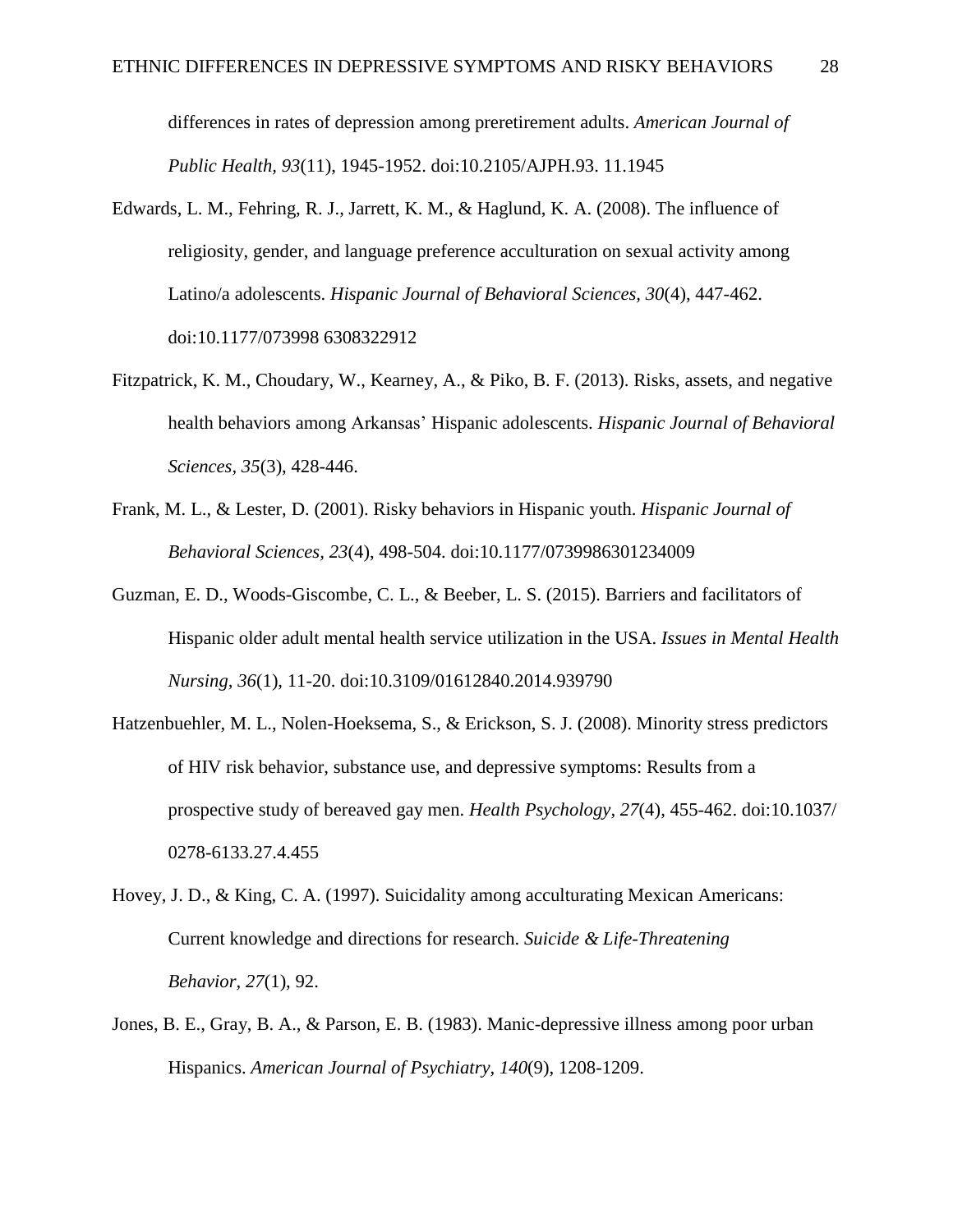- Kann, L., Kinchen, S., Shanklin, S. L., Flint, K. H., Kawkins, J., Harris, W. A.. . Centers for Disease Control and Prevention (CDC). (2014). Youth risk behavior surveillance United States, 2013. *Morbidity and Mortality Weekly Report. Surveillance Summaries (Washington, D.C. : 2002), 63 Suppl 4*, 1.
- Knorr, A. C., Jenkins, A. L., & Conner, B. T. (2013). The role of sensation seeking in nonsuicidal self-injury. *Cognitive Therapy and Research, 37*(6), 1276-1284. doi:10.1007/ s10608-013-9554-z
- Lorenzo-Blanco, E. I., Unger, J. B., Baezconde-Garbanati, L., Ritt-Olson, A., & Soto, D. (2012). Acculturation, enculturation, and symptoms of depression in Hispanic youth: The roles of gender, Hispanic cultural values, and family functioning. *Journal of Youth and Adolescence, 41*(10), 1350-1365. doi:10.1007/s10964-012-9774-7
- Martin, G., Hasking, P., Claes, L., Baetens, I., Smits, D., Grietens, H., & Onghena, P. (2015). The relationship between parental expressed emotions and non-suicidal self-injury: The mediating roles of self-criticism and depression. *Journal of Child and Family Studies, 24*(2), 491-498. doi:10.1007/s10826-013-9861-8
- Mendelson, T., Rehkopf, D. H., & Kubzansky, L. D. (2008). Depression among Latinos in the United States: A meta-analytic review. *Journal of Consulting and Clinical Psychology, 76*(3), 355-366. doi:10.1037/0022-006X.76.3.355
- Mental health: Culture, Race, and Ethnicity: A Supplement to Mental Health: A report of the surgeon general (2001, August). In *National Center for Biotechnology Information*. Retrieved from http://www.ncbi.nlm.nih.gov/books/NBK44247/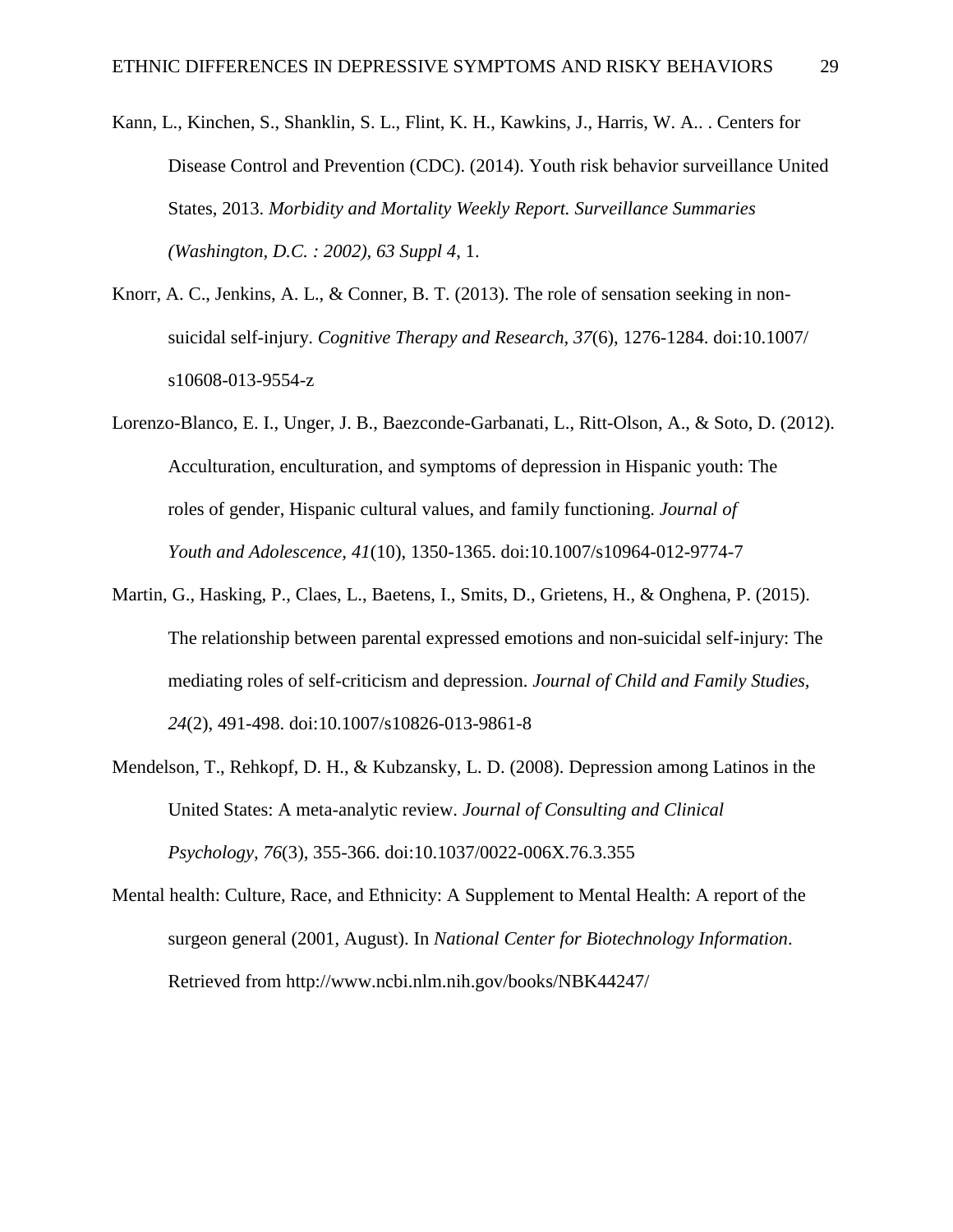- Moreno, C. L., & Baer, J. C. (2012). Barriers to prevention: Ethnic and gender differences in Latino adolescent motivations for engaging in risky behaviors. *Child and Adolescent Social Work Journal, 29*(2), 137-149. doi:10.1007/s10560-011-0252-y
- Myers, H. F., Lesser, I., Rodriguez, N., Mira, C. B., Hwang, W., Camp, C... Wohl, M. (2002). Ethnic differences in clinical presentation of depression in adult women. *Cultural Diversity and Ethnic Minority Psychology, 8*(2), 138-156. doi:10.1037/1099- 9809.8.2.138
- O'Donnell, L., O'Donnell, C., Wardlaw, D. M., & Stueve, A. (2004). Risk and resiliency factors influencing suicidality among urban African American and Latino youth. *American Journal of Community Psychology, 33*(1), 37-49. doi:10.1023/ B:AJCP.0000014317. 20704.0b
- Oquendo, M. A., Ellis, S. P., Greenwald, S., Malone, K. M., Weissman, M. M., & Mann, J. J. (2001). Ethnic and sex differences in suicide rates relative to major depression in the United States. *American Journal of Psychiatry, 158*(10), 1652-1658. doi:10.1176/appi. ajp.158.10.1652
- Parker, Gordon, and Heather Brotchie. "Gender Differences in Depression." *International Review of Psychiatry* 22.5 (2010): 429-36. Web
- Plant, E. A., & Sachs-Ericsson, N. (2004). Racial and ethnic differences in depression: The roles of social support and meeting basic needs. *Journal of Consulting and Clinical Psychology, 72*(1), 41-52. doi:10.1037/0022-006X.72.1.41
- Pole, N., Gone, J. P., & Kulkarni, M. (2008). Posttraumatic stress disorder among ethnoracial minorities in the United States. *Clinical Psychology: Science and Practice, 15*(1), 35-61. doi:10.1111/j.1468-2850.2008.00109.x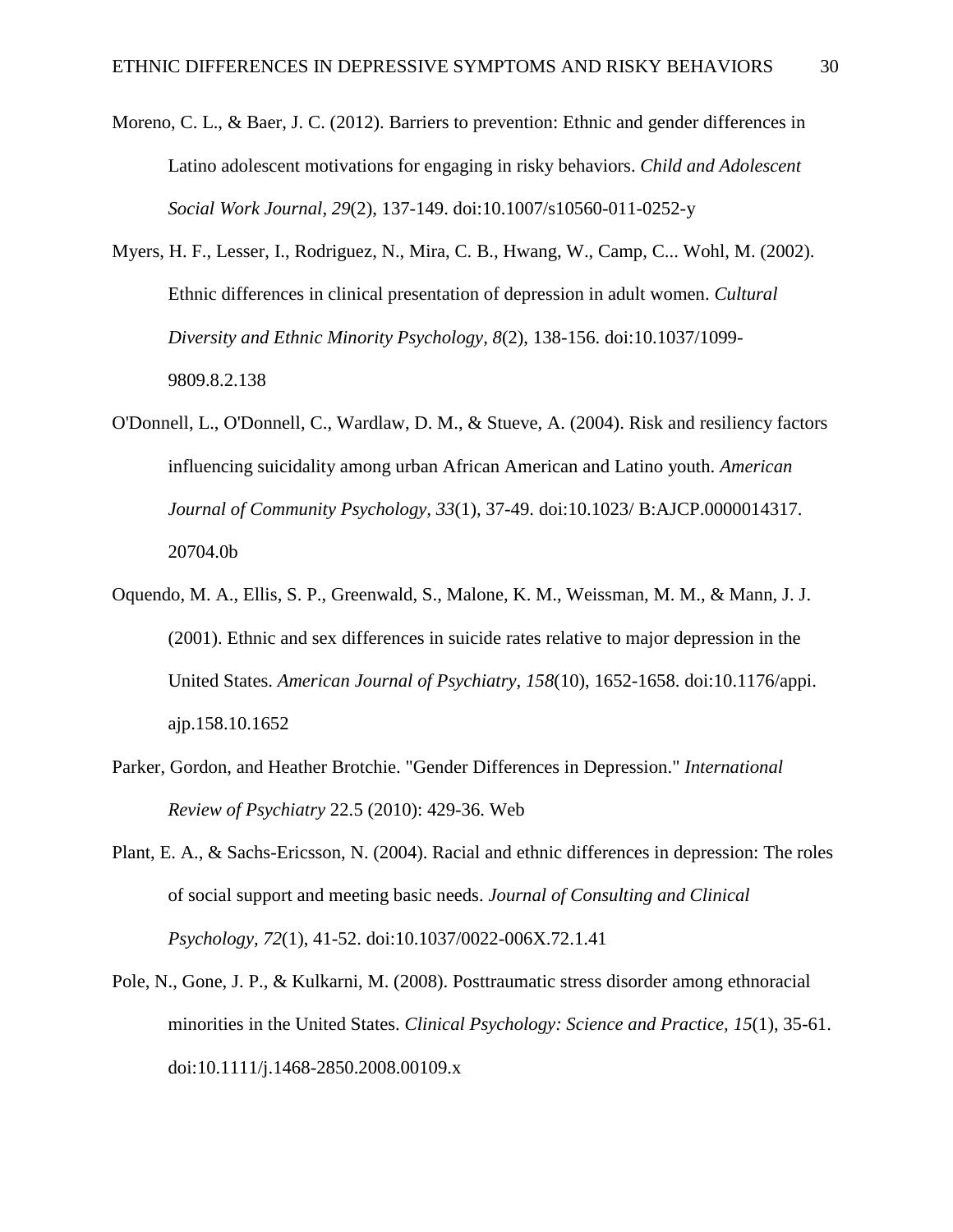- Rivers, S. E., Brackett, M. A., Omori, M., Sickler, C., Bertoli, M. C., & Salovey, P. (2013). Emotion skills as a protective factor for risky behaviors among college students. *Journal of College Student Development, 54*(2), 172-183.
- Rasmussen, K. M., Negy, C., Carlson, R., & Burns, J. M. (1997). Suicide ideation and acculturation among low socioeconomic status Mexican American adolescents. *The Journal of Early Adolescence, 17*(4), 390-407. doi:10.1177/0272431697017004003
- Scott, L. N., Pilkonis, P. A., Hipwell, A. E., Keenan, K., & Stepp, S. D. (2015). Non-suicidal self-injury and suicidal ideation as predictors of suicide attempts in adolescent girls: A multi-wave prospective study. *Comprehensive Psychiatry, 58*, 1-10. doi:10.1016/ j.comppsych.2014.12.011
- Stein, G. L., Curry, J. F., Hersh, J., Breland-Noble, A., March, J., Silva, S. G. Jacobs, R. (2010). Ethnic differences among adolescents beginning treatment for depression. *Cultural Diversity and Ethnic Minority Psychology, 16*(2), 152-158. doi:10.1037/a0018666
- Taylor, D. J., Gardner, C. E., Bramoweth, A. D., Williams, J. M., Roane, B. M., Grieser, E. A., & Tatum, J. I. (2011). Insomnia and mental health in college students. *Behavioral Sleep Medicine, 9*(2), 107-116. doi:10.1080/15402002.2011.557992
- Trejos-Castillo, E., & Vazsonyi, A. T. (2009). Risky sexual behaviors in first and second generation Hispanic immigrant youth. *Journal of Youth and Adolescence, 38*(5), 719-731. doi:10.1007/s10964-008-9369-5
- Vaughn-Coaxum, R. A., Mair, P., & Weisz, J. R. (2015). Racial/Ethnic differences in youth depression indicators: An item response theory analysis of symptoms reported by white, black, Asian, and Latino youths. *Clinical Psychological Science,* doi:10.1177/216770261 5591768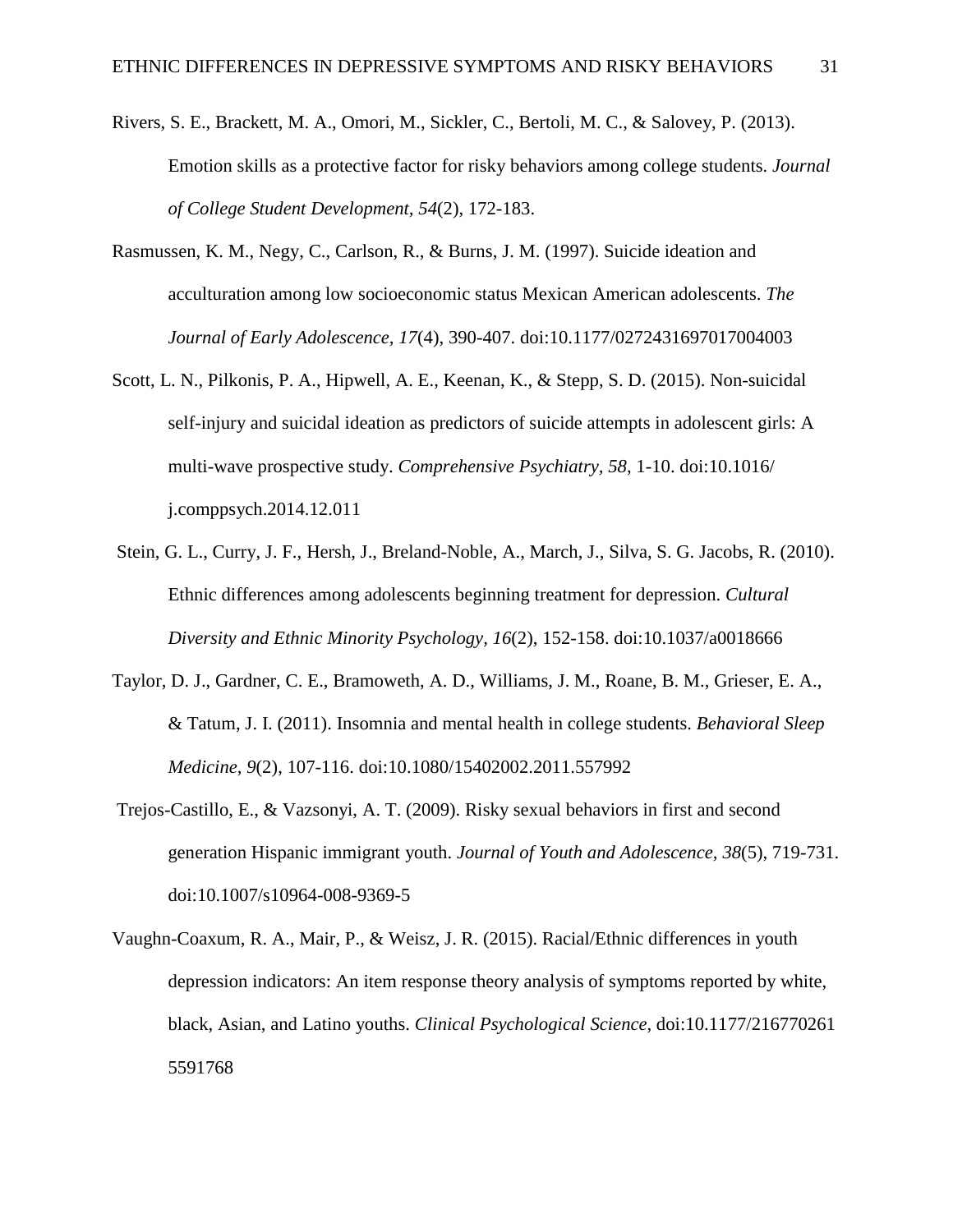- Vermeesch, A. L., Gonzalez-Guarda, R. M., Hall, R., McCabe, B. E., Cianelli, R., & Peragallo, N. P. (2013). Predictors of depressive symptoms among Hispanic women in south Florida. *Western Journal of Nursing Research, 35*(10), 1325-1338.
- Waldman, S. V., Blumenthal, J. A., Babyak, M. A., Sherwood, A., Sketch, M., Davidson, J., & Watkins, L. L. (2009). Ethnic differences in the treatment of depression in patients with ischemic heart disease. *American Heart Journal, 157*(1), 77-83. doi:10.1016/j.ahj.2008. 08.013
- Waller, M. W., Hallfors, D. D., Halpern, C. T., Iritani, B. J., Ford, C. A., & Guo, G. (2006). Gender differences in associations between depressive symptoms and patterns of substance use and risky sexual behavior among a nationally representative sample of U.S. adolescents. *Archives of Women's Mental Health, 9*(3), 139-150. doi:10.1007/s00737- 006-0121-4
- Whaley, A., & Noël, L. (2012). Ethnic/Racial differences in depression among U.S. primary care patients: Cultural considerations in screening and detection. *Journal of Ethnic and Cultural Diversity in Social Work, 21*(4), 314-314. doi:10.1080/15313204.2012. 729180
- Yoon, E., Chang, C., Kim, S., Clawson, A., Cleary, S. E., Hansen, M.. . Gomes, A. M. (2013). A meta-analysis of acculturation/enculturation and mental health. *Journal of Counseling Psychology, 60*(1), 15-30. doi:10.1037/a0030652
- Zhang, A. Y., & Snowden, L. R. (1999). Ethnic characteristics of mental disorders in Five U.S. communities. *Cultural Diversity and Ethnic Minority Psychology, 5*(2), 134-146. doi:10. 1037/1099-9809.5.2.134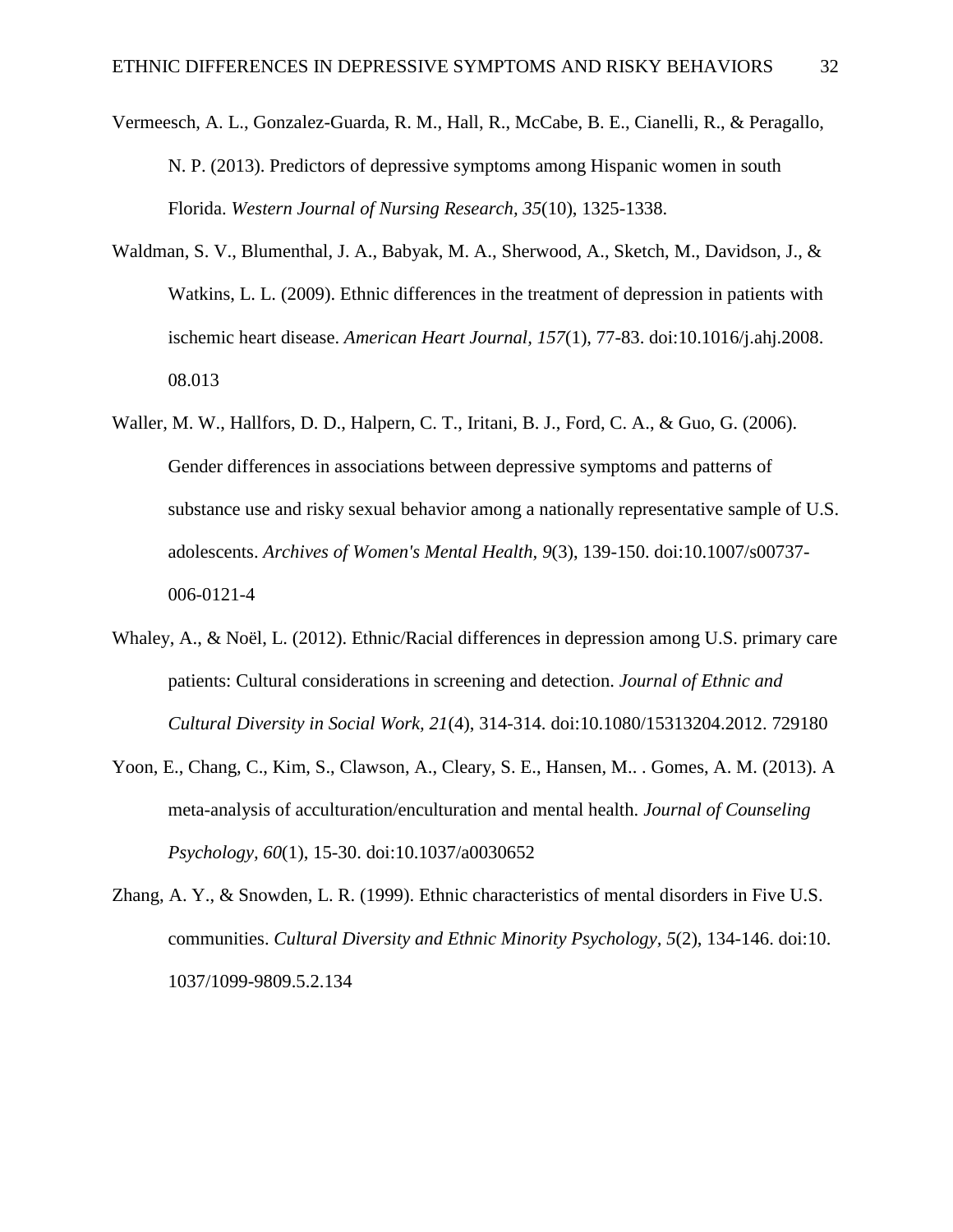| <i>i arriciparii</i> Denio gruphics |              |
|-------------------------------------|--------------|
|                                     | Participants |
|                                     | $(n = 401)$  |
| Age, $y$                            |              |
| Median                              | 20.17        |
| Mean                                | 19           |
| Mode                                | 18           |
| <b>Standard Deviation</b>           | 4.24         |
| Minimum-Maximum                     | 18-25        |
|                                     |              |
| Gender, $n(\%)$                     |              |
| Male                                | 134 (33%)    |
| Female                              | 267 (67%)    |
|                                     |              |
| Race, $n$ (%)                       |              |
| White                               | 195 (48.6%)  |
| <b>Black</b>                        | 55 (13.7%)   |
| American Indian                     | 8(2%)        |
| Asian                               | 111(27.7%)   |
| Pacific Islander                    | 23 (5.7%)    |
| Other                               | 83(20.7%)    |
|                                     |              |
| Ethnicity, $n$ (%)                  |              |
| Hispanic                            | 117 (29%)    |
| Non-Hispanic                        | 284 (71%)    |

Table 1 *Participant Demographics*